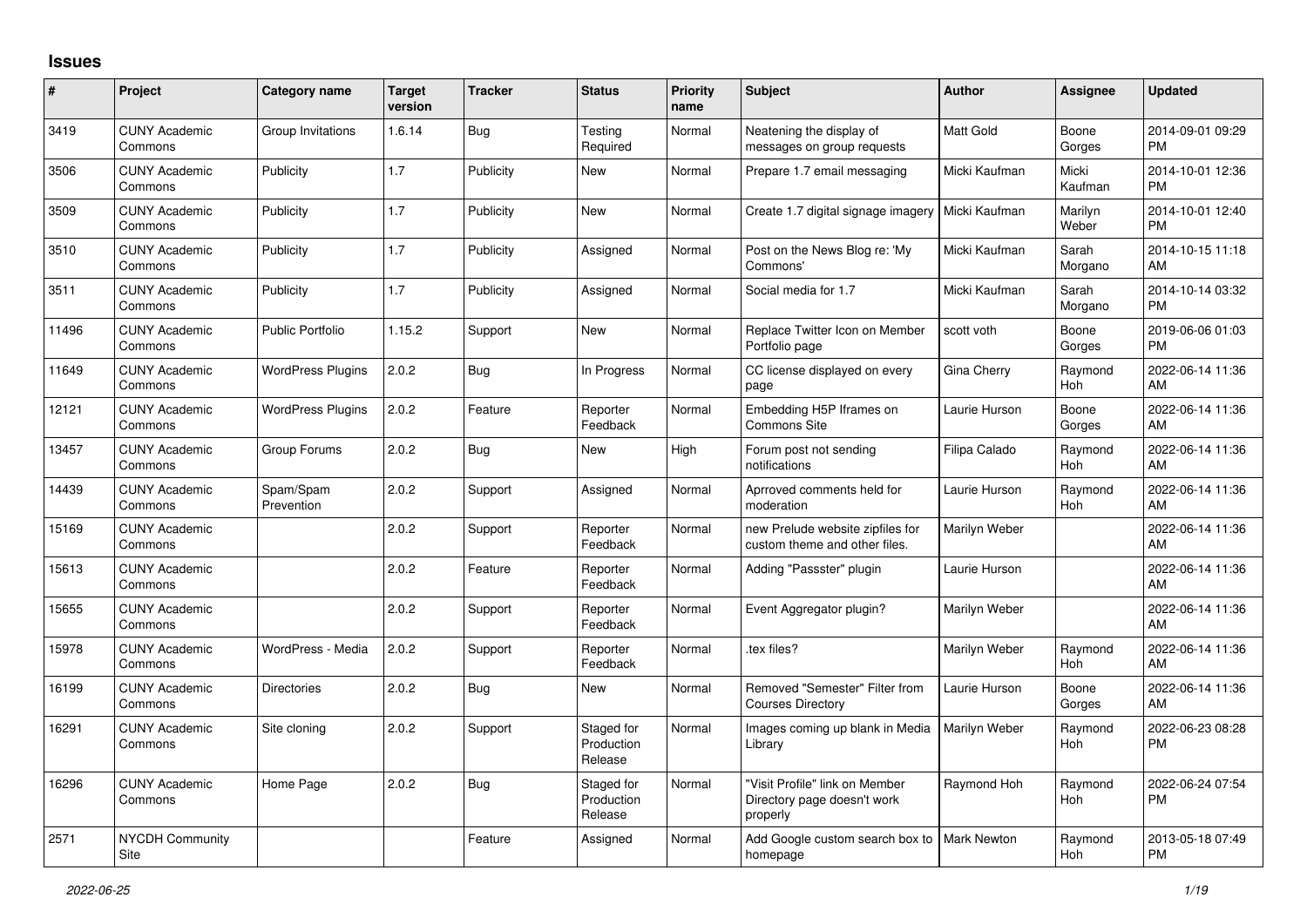| #     | Project                                                                 | <b>Category name</b>     | <b>Target</b><br>version | <b>Tracker</b> | <b>Status</b>        | <b>Priority</b><br>name | <b>Subject</b>                                                         | Author                  | <b>Assignee</b>     | <b>Updated</b>                |
|-------|-------------------------------------------------------------------------|--------------------------|--------------------------|----------------|----------------------|-------------------------|------------------------------------------------------------------------|-------------------------|---------------------|-------------------------------|
| 2573  | <b>NYCDH Community</b><br>Site                                          |                          |                          | Feature        | Reporter<br>Feedback | Normal                  | Add dh nyc twitter list feed to site                                   | <b>Mark Newton</b>      | Matt Gold           | 2013-05-16 11:42<br><b>PM</b> |
| 2574  | <b>NYCDH Community</b><br>Site                                          |                          |                          | Feature        | Assigned             | Normal                  | Add Way to Upload Files to<br>Groups                                   | <b>Mark Newton</b>      | Raymond<br>Hoh      | 2013-05-18 07:46<br><b>PM</b> |
| 2576  | NYCDH Community<br>Site                                                 |                          |                          | <b>Bug</b>     | Hold                 | Low                     | Test Next Button in Javascript<br><b>Tutorial Under Activities</b>     | Mark Newton             | Alex Gil            | 2013-05-18 02:55<br><b>PM</b> |
| 2577  | NYCDH Community<br>Site                                                 |                          |                          | Feature        | Assigned             | Low                     | Investigate Potential to Add Links<br>to the Forum                     | <b>Mark Newton</b>      | Alex Gil            | 2013-05-16 09:40<br><b>PM</b> |
| 2618  | <b>NYCDH Community</b><br>Site                                          |                          |                          | <b>Bug</b>     | Assigned             | Low                     | Mark blogs as spam when created   Matt Gold<br>by users marked as spam |                         | Boone<br>Gorges     | 2013-06-09 11:38<br><b>PM</b> |
| 8992  | NYCDH Community<br>Site                                                 |                          |                          | <b>Bug</b>     | Assigned             | Normal                  | Multiple RBE error reports                                             | Matt Gold               | Raymond<br>Hoh      | 2017-12-11 05:43<br><b>PM</b> |
| 11968 | JustPublics@365<br>MediaCamp                                            |                          |                          | Feature        | <b>New</b>           | Normal                  | Nanoscience Retractable Display<br>Unit                                | Donald Cherry           | Bonnie<br>Eissner   | 2021-02-19 08:50<br>AM        |
| 12062 | AD/O365 Transition<br>from NonMatric to<br><b>Matriculated Students</b> |                          |                          | Feature        | In Progress          | Normal                  | create solution and console<br>project                                 | Emilio Rodriguez        | Emilio<br>Rodriguez | 2019-11-12 03:56<br><b>PM</b> |
| 14784 | <b>CUNY Academic</b><br>Commons                                         |                          |                          | Support        | Reporter<br>Feedback | Normal                  | User report of logo problem when<br>using Customizer theme             | Marilyn Weber           |                     | 2021-09-17 10:25<br>AM        |
| 14792 | <b>CUNY Academic</b><br>Commons                                         |                          |                          | <b>Bug</b>     | <b>New</b>           | Normal                  | Inconsistent email notifications<br>from gravity forms                 | Raffi<br>Khatchadourian |                     | 2021-10-04 01:50<br><b>PM</b> |
| 14908 | <b>CUNY Academic</b><br>Commons                                         | Performance              |                          | Bug            | New                  | Normal                  | Stale object cache on cdev                                             | Raymond Hoh             | Boone<br>Gorges     | 2021-12-07 09:45<br>AM        |
| 14936 | <b>CUNY Academic</b><br>Commons                                         |                          |                          | <b>Bug</b>     | <b>New</b>           | Normal                  | Commons websites blocked by<br>SPS campus network                      | Laurie Hurson           |                     | 2021-11-03 03:57<br><b>PM</b> |
| 14940 | <b>CUNY Academic</b><br>Commons                                         |                          |                          | <b>Bug</b>     | <b>New</b>           | Normal                  | Discrepancy between Commons<br>profile "sites" and actual # of sites   | Laurie Hurson           |                     | 2021-11-08 11:09<br>AM        |
| 15045 | <b>CUNY Academic</b><br>Commons                                         |                          |                          | Support        | New                  | Normal                  | no result for KCeL in the search<br>box on the commons                 | Marilyn Weber           |                     | 2021-12-10 11:29<br>AM        |
| 15260 | <b>CUNY Academic</b><br>Commons                                         |                          |                          | Support        | Reporter<br>Feedback | Normal                  | Diacritical markings   European<br><b>Stages</b>                       | Marilyn Weber           |                     | 2022-02-04 08:16<br>AM        |
| 15370 | <b>CUNY Academic</b><br>Commons                                         |                          |                          | Support        | Reporter<br>Feedback | Normal                  | All-in-One Event Calendar?                                             | Marilyn Weber           |                     | 2022-02-17 11:03<br>AM        |
| 15516 | <b>CUNY Academic</b><br>Commons                                         | <b>WordPress Plugins</b> |                          | Bug            | Reporter<br>Feedback | Normal                  | Can't publish or save draft of post<br>on wordpress.com                | Raffi<br>Khatchadourian | Raymond<br>Hoh      | 2022-03-02 05:52<br><b>PM</b> |
| 15565 | <b>CUNY Academic</b><br>Commons                                         |                          |                          | Support        | New                  | Normal                  | Events - send updates to an email<br>listserv                          | <b>Marilyn Weber</b>    |                     | 2022-03-10 01:06<br><b>PM</b> |
| 15685 | <b>CUNY Academic</b><br>Commons                                         |                          |                          | Support        | <b>New</b>           | High                    | problem with chrome?                                                   | Marilyn Weber           |                     | 2022-04-25 03:40<br><b>PM</b> |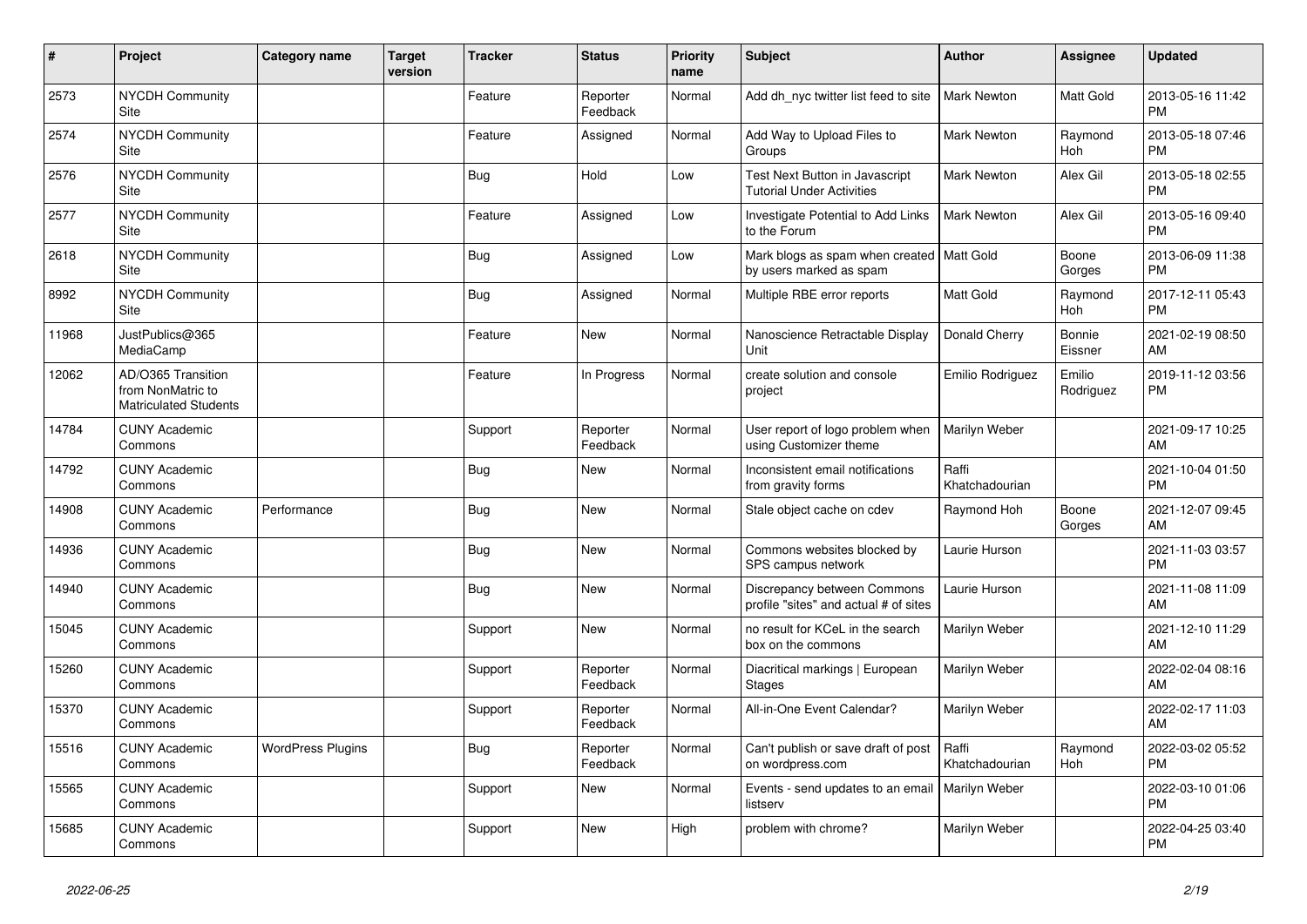| #     | Project                         | <b>Category name</b>           | <b>Target</b><br>version | <b>Tracker</b> | <b>Status</b>        | <b>Priority</b><br>name | <b>Subject</b>                                                                | <b>Author</b>           | <b>Assignee</b>       | <b>Updated</b>                |
|-------|---------------------------------|--------------------------------|--------------------------|----------------|----------------------|-------------------------|-------------------------------------------------------------------------------|-------------------------|-----------------------|-------------------------------|
| 15757 | <b>CUNY Academic</b><br>Commons |                                |                          | <b>Bug</b>     | <b>New</b>           | Normal                  | Members # do not match                                                        | Laurie Hurson           |                       | 2022-03-30 04:52<br><b>PM</b> |
| 15767 | <b>CUNY Academic</b><br>Commons | WordPress (misc)               |                          | Support        | <b>New</b>           | Normal                  | Site loading slowly                                                           | scott voth              | Boone<br>Gorges       | 2022-04-04 08:56<br><b>PM</b> |
| 16099 | <b>CUNY Academic</b><br>Commons |                                |                          | Support        | Reporter<br>Feedback | Normal                  | request for Newsletter Glue                                                   | Marilyn Weber           |                       | 2022-05-13 12:14<br><b>PM</b> |
| 16110 | <b>CUNY Academic</b><br>Commons |                                |                          | Support        | Reporter<br>Feedback | Normal                  | remove Creative Commons<br>license from pages?                                | Marilyn Weber           | Raymond<br>Hoh        | 2022-05-17 06:11<br><b>PM</b> |
| 16177 | <b>CUNY Academic</b><br>Commons | Reply By Email                 |                          | Bug            | <b>New</b>           | Normal                  | Switch to Inbound mode for RBE                                                | Raymond Hoh             | Raymond<br>Hoh        | 2022-05-30 04:32<br><b>PM</b> |
| 16245 | <b>CUNY Academic</b><br>Commons | WordPress (misc)               |                          | <b>Bug</b>     | Reporter<br>Feedback | Normal                  | Save Button missing on<br>WordPress Profile page                              | scott voth              | Raymond<br><b>Hoh</b> | 2022-06-16 03:09<br><b>PM</b> |
| 16255 | <b>CUNY Academic</b><br>Commons | WordPress (misc)               |                          | Bug            | <b>New</b>           | Normal                  | Need to define 'MULTISITE'<br>constant in wp-config.php                       | Raymond Hoh             |                       | 2022-06-19 09:31<br>AM        |
| 16290 | <b>CUNY Academic</b><br>Commons |                                |                          | Feature        | Reporter<br>Feedback | Normal                  | Add Table Of Contents Block<br>plug-in                                        | Raffi<br>Khatchadourian |                       | 2022-06-24 10:26<br>AM        |
| 16294 | <b>CUNY Academic</b><br>Commons |                                |                          | <b>Bug</b>     | <b>New</b>           | Urgent                  | CAC is down                                                                   | Raffi<br>Khatchadourian |                       | 2022-06-24 02:36<br><b>PM</b> |
| 10439 | <b>CUNY Academic</b><br>Commons | Design                         | 2.1.0                    | Design/UX      | <b>New</b>           | Normal                  | Create Style Guide for Commons                                                | Sonja Leix              | Sara Cannon           | 2022-06-23 06:20<br><b>PM</b> |
| 13891 | <b>CUNY Academic</b><br>Commons | Internal Tools and<br>Workflow | 2.1.0                    | Feature        | <b>New</b>           | Normal                  | Migrate automated linting to<br>GitHub Actions                                | Boone Gorges            | Jeremy Felt           | 2022-05-26 10:45<br>AM        |
| 13946 | <b>CUNY Academic</b><br>Commons | <b>WordPress Plugins</b>       | 2.1.0                    | Support        | Assigned             | Normal                  | <b>Custom Embed handler For</b><br>OneDrive files                             | scott voth              | Raymond<br><b>Hoh</b> | 2022-05-26 10:46<br>AM        |
| 15194 | <b>CUNY Academic</b><br>Commons | Internal Tools and<br>Workflow | 2.1.0                    | Feature        | <b>New</b>           | Normal                  | PHPCS sniff for un-restored<br>switch_to_blog() calls                         | Boone Gorges            | Jeremy Felt           | 2022-05-26 10:45<br>AM        |
| 15883 | <b>CUNY Academic</b><br>Commons |                                | 2.1.0                    | Feature        | New                  | Normal                  | Release BPGES update                                                          | Boone Gorges            | Boone<br>Gorges       | 2022-05-26 10:39<br>AM        |
| 58    | <b>CUNY Academic</b><br>Commons | BuddyPress (misc)              | Future<br>release        | Feature        | Assigned             | Low                     | Make member search sortable by<br>last name                                   | Roberta Brody           | Boone<br>Gorges       | 2010-08-26 02:38<br><b>PM</b> |
| 287   | <b>CUNY Academic</b><br>Commons | WordPress (misc)               | Future<br>release        | Feature        | Assigned             | Normal                  | Create troubleshooting tool for<br>account sign-up                            | Matt Gold               | Boone<br>Gorges       | 2015-11-09 06:17<br><b>PM</b> |
| 308   | <b>CUNY Academic</b><br>Commons | Registration                   | Future<br>release        | Feature        | <b>New</b>           | Normal                  | Group recommendations for<br>signup process                                   | Boone Gorges            | Samantha<br>Raddatz   | 2015-11-09 05:07<br><b>PM</b> |
| 310   | <b>CUNY Academic</b><br>Commons | BuddyPress (misc)              | Future<br>release        | Feature        | Assigned             | Low                     | Friend Request Email                                                          | Matt Gold               | Samantha<br>Raddatz   | 2015-11-09 05:08<br><b>PM</b> |
| 333   | <b>CUNY Academic</b><br>Commons | <b>Email Notifications</b>     | Future<br>release        | Feature        | Assigned             | Low                     | Delay Forum Notification Email<br>Delivery Until After Editing Period<br>Ends | <b>Matt Gold</b>        | Raymond<br>Hoh        | 2015-11-09 06:01<br><b>PM</b> |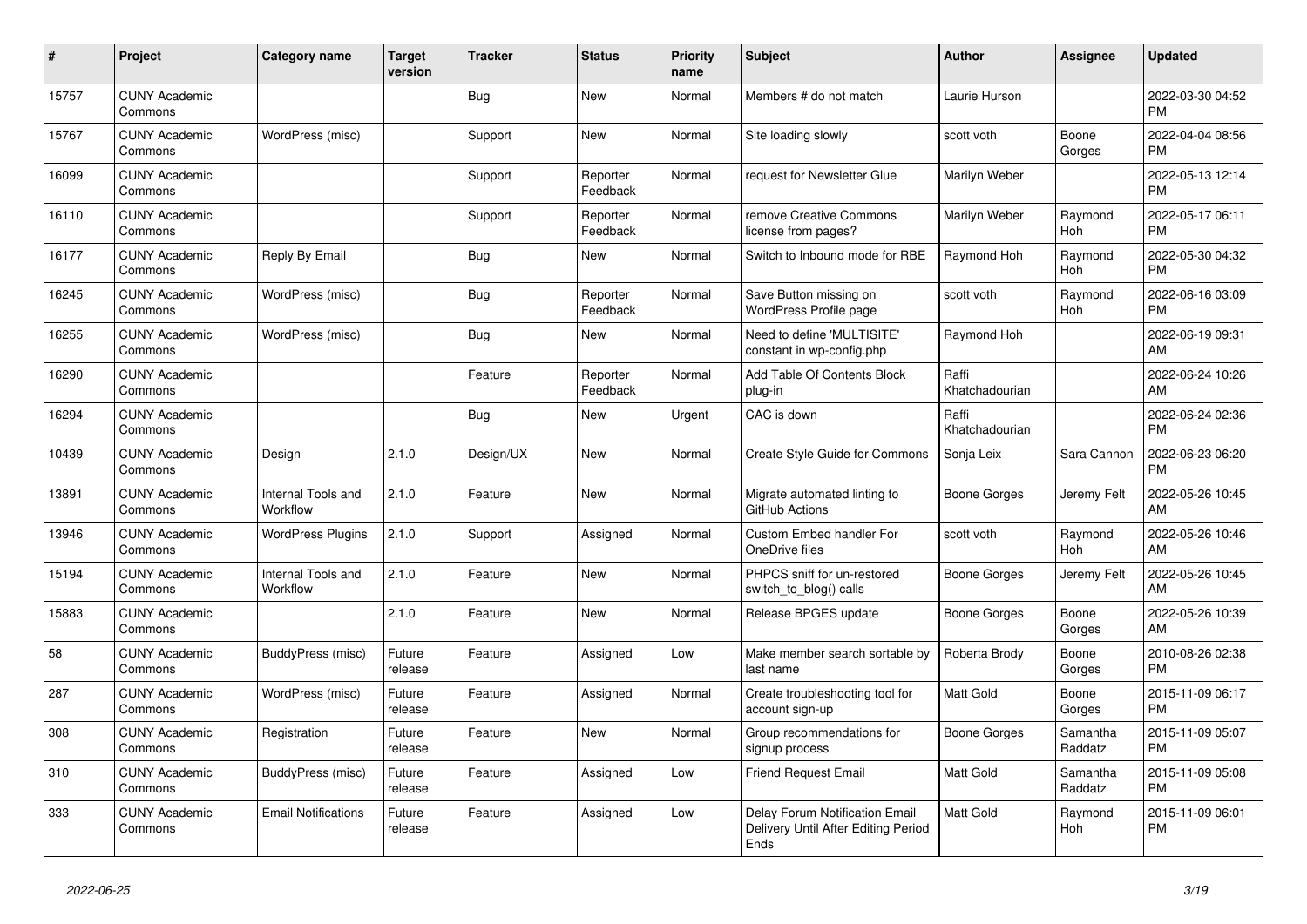| #   | Project                         | Category name            | Target<br>version | <b>Tracker</b> | <b>Status</b> | <b>Priority</b><br>name | <b>Subject</b>                                                       | <b>Author</b>       | Assignee            | <b>Updated</b>                |
|-----|---------------------------------|--------------------------|-------------------|----------------|---------------|-------------------------|----------------------------------------------------------------------|---------------------|---------------------|-------------------------------|
| 364 | <b>CUNY Academic</b><br>Commons | <b>WordPress Plugins</b> | Future<br>release | Feature        | <b>New</b>    | Normal                  | <b>Bulletin Board</b>                                                | <b>Matt Gold</b>    |                     | 2015-01-05 08:50<br><b>PM</b> |
| 365 | <b>CUNY Academic</b><br>Commons | WordPress (misc)         | Future<br>release | Feature        | Assigned      | Normal                  | <b>Create Mouseover Tooltips</b><br>throughout Site                  | <b>Matt Gold</b>    | Chris Stein         | 2015-11-09 06:18<br><b>PM</b> |
| 370 | <b>CUNY Academic</b><br>Commons | Registration             | Future<br>release | Feature        | Assigned      | High                    | Guest Accounts                                                       | <b>Matt Gold</b>    | Matt Gold           | 2015-04-09 09:33<br><b>PM</b> |
| 377 | <b>CUNY Academic</b><br>Commons | BuddyPress (misc)        | Future<br>release | Feature        | Assigned      | Normal                  | Like buttons                                                         | <b>Matt Gold</b>    | Boone<br>Gorges     | 2010-11-16 05:13<br><b>PM</b> |
| 412 | <b>CUNY Academic</b><br>Commons | <b>WordPress Themes</b>  | Future<br>release | Feature        | Assigned      | Normal                  | <b>Featured Themes</b>                                               | <b>Matt Gold</b>    | Dominic<br>Giglio   | 2015-01-05 08:44<br><b>PM</b> |
| 435 | <b>CUNY Academic</b><br>Commons | BuddyPress (misc)        | Future<br>release | Feature        | Assigned      | Normal                  | Include Avatar Images in Forum<br><b>Post Notification Emails</b>    | <b>Matt Gold</b>    | Boone<br>Gorges     | 2010-12-08 12:40<br><b>PM</b> |
| 481 | <b>CUNY Academic</b><br>Commons | Groups (misc)            | Future<br>release | Feature        | Assigned      | Normal                  | ability to archive inactive groups<br>and blogs                      | Michael Mandiberg   | Samantha<br>Raddatz | 2015-11-09 05:56<br><b>PM</b> |
| 497 | <b>CUNY Academic</b><br>Commons | <b>WordPress Plugins</b> | Future<br>release | Feature        | Assigned      | Normal                  | Drag and Drop Ordering on<br>Gallery Post Plugin                     | <b>Matt Gold</b>    | Ron Rennick         | 2015-11-09 06:18<br><b>PM</b> |
| 500 | <b>CUNY Academic</b><br>Commons | BuddyPress (misc)        | Future<br>release | Feature        | Assigned      | Normal                  | <b>Export Group Data</b>                                             | Matt Gold           | Boone<br>Gorges     | 2010-12-19 12:09<br><b>PM</b> |
| 519 | <b>CUNY Academic</b><br>Commons | <b>BuddyPress Docs</b>   | Future<br>release | Feature        | Assigned      | Low                     | TOC for individual docs - for new<br>BP "wiki-like" plugin           | scott voth          | Boone<br>Gorges     | 2015-11-09 05:54<br><b>PM</b> |
| 554 | <b>CUNY Academic</b><br>Commons | BuddyPress (misc)        | Future<br>release | Feature        | Assigned      | Normal                  | Add Trackback notifications to<br>site-wide activity feed            | <b>Matt Gold</b>    | Boone<br>Gorges     | 2015-11-09 06:19<br><b>PM</b> |
| 585 | <b>CUNY Academic</b><br>Commons | Group Forums             | Future<br>release | Feature        | Assigned      | Normal                  | Merge Forum Topics                                                   | Sarah Morgano       | Boone<br>Gorges     | 2011-07-06 04:11<br><b>PM</b> |
| 599 | <b>CUNY Academic</b><br>Commons | BuddyPress (misc)        | Future<br>release | Feature        | Assigned      | Normal                  | Consider adding rating plugins for<br>BuddyPress/BBPress             | <b>Matt Gold</b>    | Boone<br>Gorges     | 2011-08-22 06:50<br><b>PM</b> |
| 618 | <b>CUNY Academic</b><br>Commons | <b>BuddyPress Docs</b>   | Future<br>release | Feature        | Assigned      | Normal                  | BuddyPress Docs: export formats                                      | <b>Boone Gorges</b> | Boone<br>Gorges     | 2015-11-09 05:38<br><b>PM</b> |
| 635 | <b>CUNY Academic</b><br>Commons | BuddyPress (misc)        | Future<br>release | Feature        | Assigned      | Normal                  | Big Blue Button -<br>Videoconferencing in Groups and<br><b>Blogs</b> | <b>Matt Gold</b>    | Boone<br>Gorges     | 2011-03-14 03:24<br>PM        |
| 653 | <b>CUNY Academic</b><br>Commons | Group Blogs              | Future<br>release | Feature        | Assigned      | Normal                  | Redesign Integration of Groups<br>and Blogs                          | <b>Matt Gold</b>    | Samantha<br>Raddatz | 2015-11-09 05:40<br><b>PM</b> |
| 658 | <b>CUNY Academic</b><br>Commons | <b>WordPress Plugins</b> | Future<br>release | Feature        | Assigned      | Normal                  | Rebulid Sitewide Tag Suggestion                                      | <b>Matt Gold</b>    | Boone<br>Gorges     | 2015-01-05 08:47<br><b>PM</b> |
| 860 | <b>CUNY Academic</b><br>Commons | Design                   | Future<br>release | Design/UX      | Assigned      | Normal                  | <b>Standardize Button Treatment</b><br>Across the Commons            | Chris Stein         | Chris Stein         | 2014-05-01 09:45<br>AM        |
| 940 | <b>CUNY Academic</b><br>Commons | Redmine                  | Future<br>release | Feature        | Assigned      | Low                     | Communication with users after<br>releases                           | <b>Matt Gold</b>    | Dominic<br>Giglio   | 2012-09-09 04:36<br><b>PM</b> |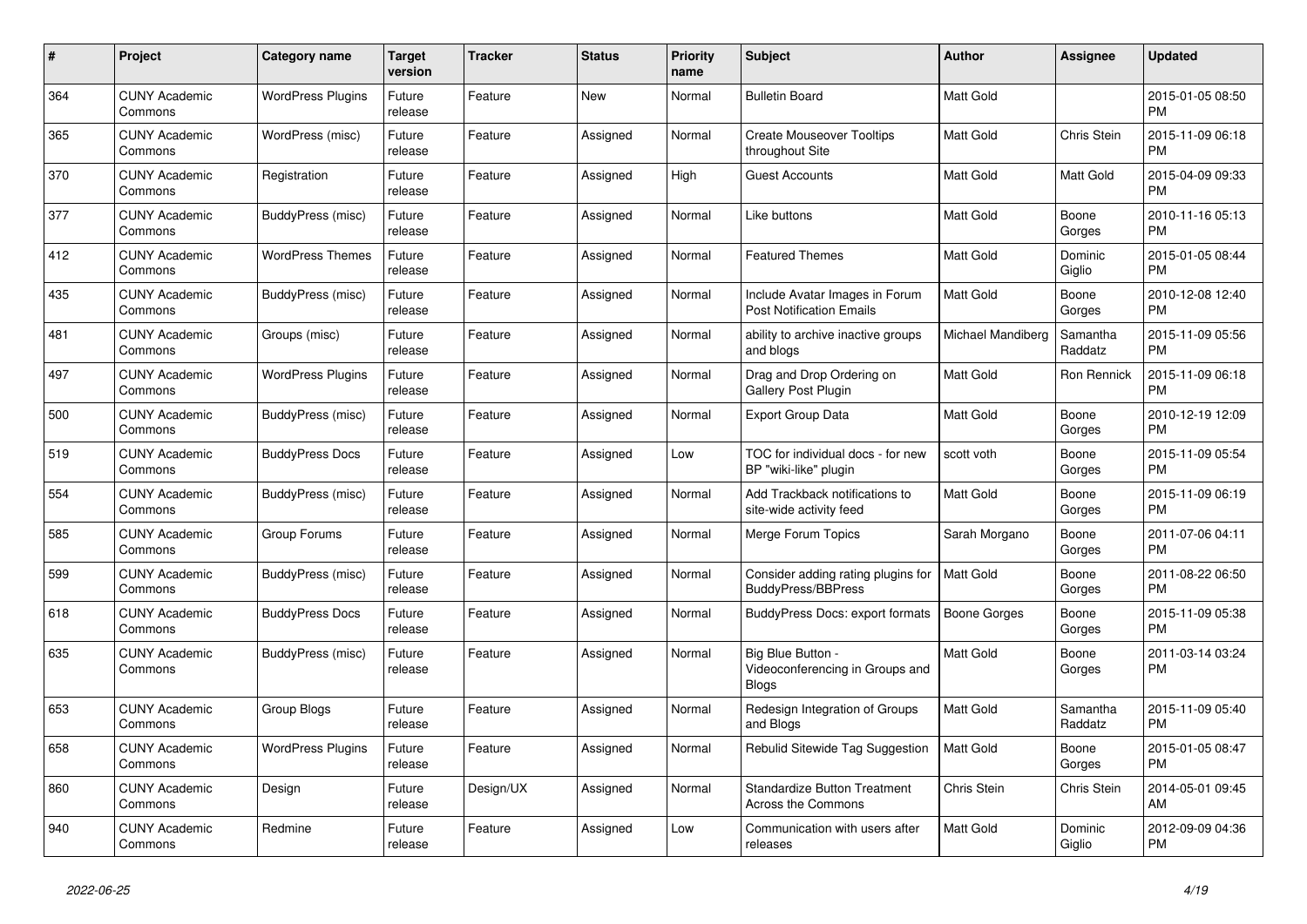| #    | <b>Project</b>                  | <b>Category name</b>     | Target<br>version | Tracker | <b>Status</b>        | <b>Priority</b><br>name | <b>Subject</b>                                                               | <b>Author</b>       | Assignee            | <b>Updated</b>                |
|------|---------------------------------|--------------------------|-------------------|---------|----------------------|-------------------------|------------------------------------------------------------------------------|---------------------|---------------------|-------------------------------|
| 1105 | <b>CUNY Academic</b><br>Commons | WordPress (misc)         | Future<br>release | Feature | Assigned             | Normal                  | Rephrase Blog Privacy Options                                                | <b>Matt Gold</b>    | Samantha<br>Raddatz | 2015-11-09 06:19<br><b>PM</b> |
| 1165 | <b>CUNY Academic</b><br>Commons | <b>Email Invitations</b> | Future<br>release | Feature | Assigned             | Low                     | Allow saved lists of invitees under<br>Send Invites                          | <b>Boone Gorges</b> | Boone<br>Gorges     | 2015-11-09 06:03<br><b>PM</b> |
| 1166 | <b>CUNY Academic</b><br>Commons | <b>Email Invitations</b> | Future<br>release | Feature | New                  | Low                     | Better organizational tools for<br>Sent Invites                              | Boone Gorges        | Boone<br>Gorges     | 2015-11-09 06:02<br><b>PM</b> |
| 1167 | <b>CUNY Academic</b><br>Commons | <b>Email Invitations</b> | Future<br>release | Feature | <b>New</b>           | Low                     | Allow email invitations to be<br>resent                                      | Boone Gorges        | Boone<br>Gorges     | 2015-11-12 12:53<br>AM        |
| 1192 | <b>CUNY Academic</b><br>Commons | <b>Group Files</b>       | Future<br>release | Feature | Assigned             | Low                     | When posting group files, allow<br>users to add a category without<br>saving | Matt Gold           | Raymond<br>Hoh      | 2015-11-09 05:53<br><b>PM</b> |
| 1417 | <b>CUNY Academic</b><br>Commons | <b>BuddyPress Docs</b>   | Future<br>release | Feature | Assigned             | Low                     | Bulk actions for BuddyPress Docs                                             | <b>Boone Gorges</b> | Boone<br>Gorges     | 2016-10-17 10:41<br><b>PM</b> |
| 1422 | <b>CUNY Academic</b><br>Commons | <b>BuddyPress Docs</b>   | Future<br>release | Feature | Assigned             | Normal                  | Make "created Doc" activity icons<br>non-mini                                | Boone Gorges        | Boone<br>Gorges     | 2015-11-09 05:48<br><b>PM</b> |
| 1423 | <b>CUNY Academic</b><br>Commons | BuddyPress (misc)        | Future<br>release | Feature | Assigned             | Low                     | Show an avatar for pingback<br>comment activity items                        | Boone Gorges        | <b>Tahir Butt</b>   | 2016-10-24 12:03<br><b>PM</b> |
| 1456 | <b>CUNY Academic</b><br>Commons | Group Invitations        | Future<br>release | Feature | Reporter<br>Feedback | Low                     | Invite to Group Button from Profile   Matt Gold<br>Field                     |                     | Samantha<br>Raddatz | 2015-11-09 05:59<br><b>PM</b> |
| 1460 | <b>CUNY Academic</b><br>Commons | Analytics                | Future<br>release | Feature | Assigned             | Normal                  | Update System Report                                                         | <b>Brian Foote</b>  | Boone<br>Gorges     | 2015-11-09 06:13<br><b>PM</b> |
| 1508 | <b>CUNY Academic</b><br>Commons | WordPress (misc)         | Future<br>release | Feature | Assigned             | Normal                  | Share login cookies across<br>mapped domains                                 | Boone Gorges        | Boone<br>Gorges     | 2012-07-02 12:12<br><b>PM</b> |
| 1544 | <b>CUNY Academic</b><br>Commons | Groups (misc)            | Future<br>release | Feature | Reporter<br>Feedback | Normal                  | Group Filtering and Sorting                                                  | Matt Gold           | Chris Stein         | 2019-03-01 02:25<br><b>PM</b> |
| 1562 | <b>CUNY Academic</b><br>Commons | <b>WordPress Plugins</b> | Future<br>release | Feature | Assigned             | Low                     | Play with NYT Collaborative<br><b>Authoring Tool</b>                         | Matt Gold           | Boone<br>Gorges     | 2015-01-05 08:47<br><b>PM</b> |
| 1744 | <b>CUNY Academic</b><br>Commons | <b>BuddyPress Docs</b>   | Future<br>release | Feature | Assigned             | Normal                  | Spreadsheet-style Docs                                                       | Boone Gorges        | Boone<br>Gorges     | 2015-11-09 06:13<br><b>PM</b> |
| 1888 | <b>CUNY Academic</b><br>Commons | Home Page                | Future<br>release | Feature | Assigned             | Normal                  | Refactor BP MPO Activity Filter to<br>support proper pagination              | Sarah Morgano       | Boone<br>Gorges     | 2014-05-01 07:11<br><b>PM</b> |
| 1983 | <b>CUNY Academic</b><br>Commons | Home Page                | Future<br>release | Feature | Assigned             | Low                     | Media Library integration with<br>Featured Content plugin                    | Boone Gorges        | Dominic<br>Giglio   | 2014-03-17 10:34<br>AM        |
| 2013 | <b>CUNY Academic</b><br>Commons | <b>Public Portfolio</b>  | Future<br>release | Feature | Assigned             | Low                     | <b>Have Profile Privacy Options</b><br>show up only for filled-in fields     | Matt Gold           | Boone<br>Gorges     | 2015-11-09 06:09<br><b>PM</b> |
| 2167 | <b>CUNY Academic</b><br>Commons | WordPress (misc)         | Future<br>release | Bug     | Assigned             | Normal                  | CAC-Livestream Plugin Issues                                                 | Michael Smith       | Dominic<br>Giglio   | 2015-01-02 03:06<br><b>PM</b> |
| 2223 | <b>CUNY Academic</b><br>Commons | <b>WordPress Plugins</b> | Future<br>release | Feature | Assigned             | Low                     | Add Participad to the CUNY<br><b>Academic Commons</b>                        | Matt Gold           | Boone<br>Gorges     | 2014-09-17 10:03<br><b>PM</b> |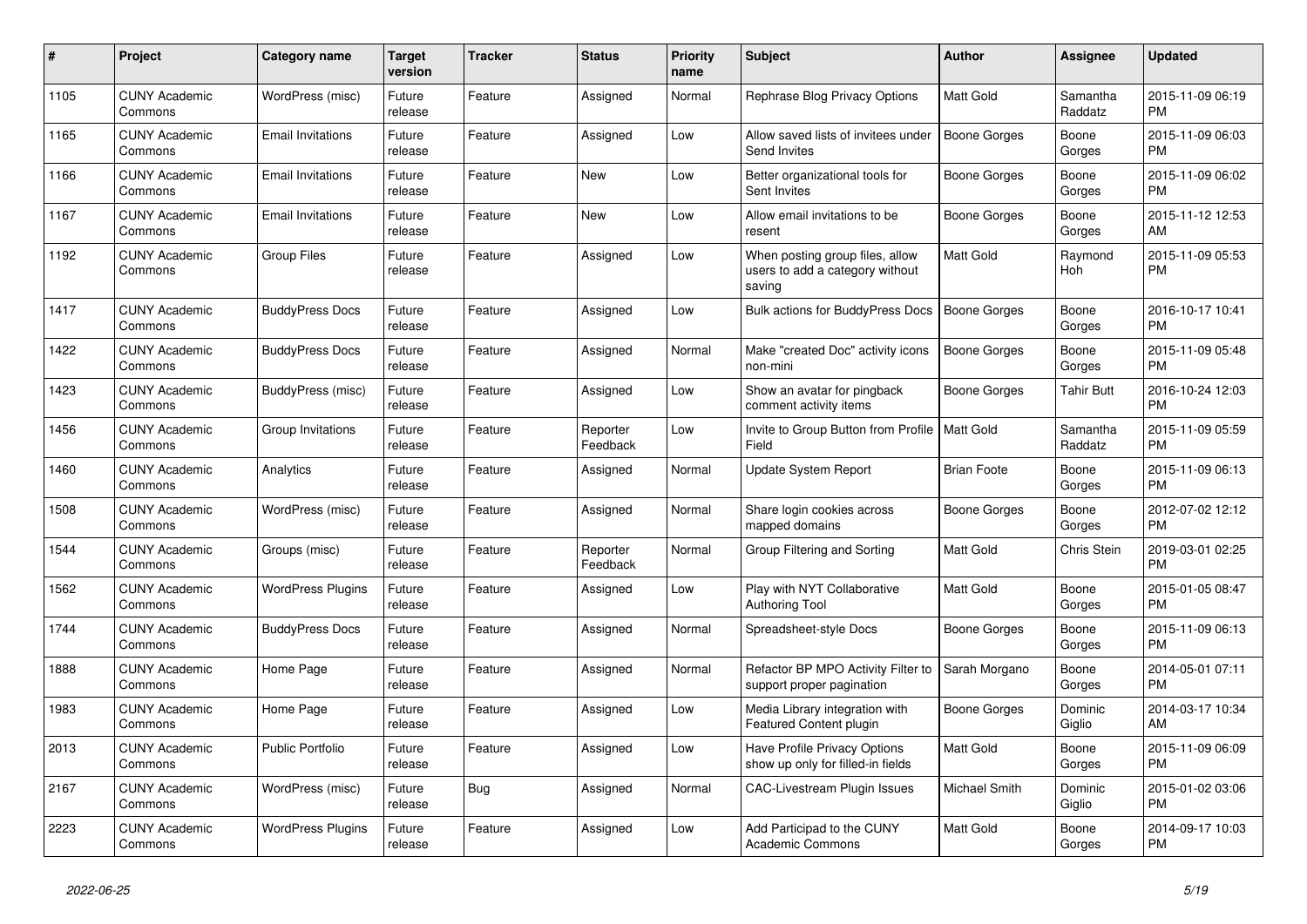| #    | Project                         | <b>Category name</b>    | <b>Target</b><br>version | <b>Tracker</b> | <b>Status</b> | <b>Priority</b><br>name | Subject                                                                        | Author              | <b>Assignee</b>   | <b>Updated</b>                |
|------|---------------------------------|-------------------------|--------------------------|----------------|---------------|-------------------------|--------------------------------------------------------------------------------|---------------------|-------------------|-------------------------------|
| 2325 | <b>CUNY Academic</b><br>Commons | BuddyPress (misc)       | Future<br>release        | Feature        | Assigned      | Low                     | Profile should have separate<br>fields for first/last names                    | local admin         | Boone<br>Gorges   | 2015-11-09 06:09<br>PM        |
| 2523 | <b>CUNY Academic</b><br>Commons | <b>BuddyPress Docs</b>  | Future<br>release        | Feature        | Assigned      | Normal                  | Allow Users to Upload Images to<br><b>BP</b> Docs                              | <b>Matt Gold</b>    | Boone<br>Gorges   | 2015-11-09 06:14<br><b>PM</b> |
| 2610 | <b>CUNY Academic</b><br>Commons | Group Invitations       | Future<br>release        | Feature        | Assigned      | Low                     | Request: Custom invitation<br>message to group invites                         | local admin         | Boone<br>Gorges   | 2015-11-09 06:13<br><b>PM</b> |
| 2753 | <b>CUNY Academic</b><br>Commons | <b>Public Portfolio</b> | Future<br>release        | Feature        | New           | Normal                  | Create actual actual tagification in<br>academic interests and other<br>fields | Micki Kaufman       | Boone<br>Gorges   | 2015-01-05 08:52<br>PM        |
| 2754 | <b>CUNY Academic</b><br>Commons | Design                  | Future<br>release        | Feature        | Assigned      | Normal                  | Determine strategy for CAC logo<br>handling in top header                      | Micki Kaufman       | Chris Stein       | 2015-01-05 08:53<br><b>PM</b> |
| 2832 | <b>CUNY Academic</b><br>Commons | <b>Public Portfolio</b> | Future<br>release        | Feature        | Assigned      | Normal                  | Improve interface for (not)<br>auto-linking profile fields                     | Boone Gorges        | Chris Stein       | 2015-01-05 08:52<br><b>PM</b> |
| 2881 | <b>CUNY Academic</b><br>Commons | <b>Public Portfolio</b> | Future<br>release        | Feature        | Assigned      | Normal                  | Redesign the UX for Profiles                                                   | Chris Stein         | Chris Stein       | 2016-10-13 12:45<br><b>PM</b> |
| 3002 | <b>CUNY Academic</b><br>Commons | Search                  | Future<br>release        | Feature        | Assigned      | Normal                  | Overhaul CAC search by using<br>external search appliance                      | <b>Boone Gorges</b> | Boone<br>Gorges   | 2020-07-15 03:05<br>PM        |
| 3042 | <b>CUNY Academic</b><br>Commons | <b>Public Portfolio</b> | Future<br>release        | Feature        | Assigned      | Normal                  | Browsing member interests                                                      | <b>Matt Gold</b>    | Boone<br>Gorges   | 2015-03-21 09:04<br>PM        |
| 3048 | <b>CUNY Academic</b><br>Commons | <b>Public Portfolio</b> | Future<br>release        | Feature        | New           | Low                     | Images for rich text profile fields                                            | <b>Boone Gorges</b> | Boone<br>Gorges   | 2014-02-19 12:56<br><b>PM</b> |
| 3059 | <b>CUNY Academic</b><br>Commons | Group Forums            | Future<br>release        | Design/UX      | New           | Normal                  | Forum Post Permissable Content<br><b>Explanatory Text</b>                      | Chris Stein         | Chris Stein       | 2015-04-02 11:27<br>AM        |
| 3080 | <b>CUNY Academic</b><br>Commons | <b>Group Files</b>      | Future<br>release        | Feature        | Assigned      | Low                     | Create a system to keep track of<br>file changes                               | Matt Gold           | Boone<br>Gorges   | 2014-02-26 10:04<br><b>PM</b> |
| 3090 | <b>CUNY Academic</b><br>Commons | Twitter page            | Future<br>release        | Feature        | Assigned      | Normal                  | Prevent Retweets from showing<br>up on Commons twitter page                    | <b>Matt Gold</b>    | <b>Tahir Butt</b> | 2016-10-24 11:31<br>AM        |
| 3192 | <b>CUNY Academic</b><br>Commons | Group Forums            | Future<br>release        | Feature        | Assigned      | Normal                  | Customizable forum views for<br>bbPress 2.x group forums                       | <b>Boone Gorges</b> | Raymond<br>Hoh    | 2015-11-09 12:47<br><b>PM</b> |
| 3193 | <b>CUNY Academic</b><br>Commons | Group Forums            | Future<br>release        | Feature        | Assigned      | Normal                  | bbPress 2.x dynamic roles and<br>RBE                                           | <b>Boone Gorges</b> | Boone<br>Gorges   | 2014-09-30 01:30<br><b>PM</b> |
| 3220 | <b>CUNY Academic</b><br>Commons | <b>Public Portfolio</b> | Future<br>release        | Feature        | Assigned      | Normal                  | Add indent/outdent option to<br>Formatting Buttons on Profile<br>Page          | <b>Matt Gold</b>    | Boone<br>Gorges   | 2014-05-21 10:39<br><b>PM</b> |
| 3308 | <b>CUNY Academic</b><br>Commons | Group Invitations       | Future<br>release        | Feature        | Assigned      | Normal                  | Allow members to rescind group<br>invitations                                  | Matt Gold           | Boone<br>Gorges   | 2015-04-01 08:53<br>PM        |
| 3330 | <b>CUNY Academic</b><br>Commons | My Commons              | Future<br>release        | Feature        | Assigned      | Normal                  | "Commons Information" tool                                                     | Boone Gorges        | Chris Stein       | 2014-09-22 08:46<br><b>PM</b> |
| 3354 | <b>CUNY Academic</b><br>Commons | Group Files             | Future<br>release        | Feature        | Assigned      | Low                     | Allow Group Download of Multiple   Matt Gold<br><b>Selected Files</b>          |                     | Chris Stein       | 2014-08-01 08:50<br>AM        |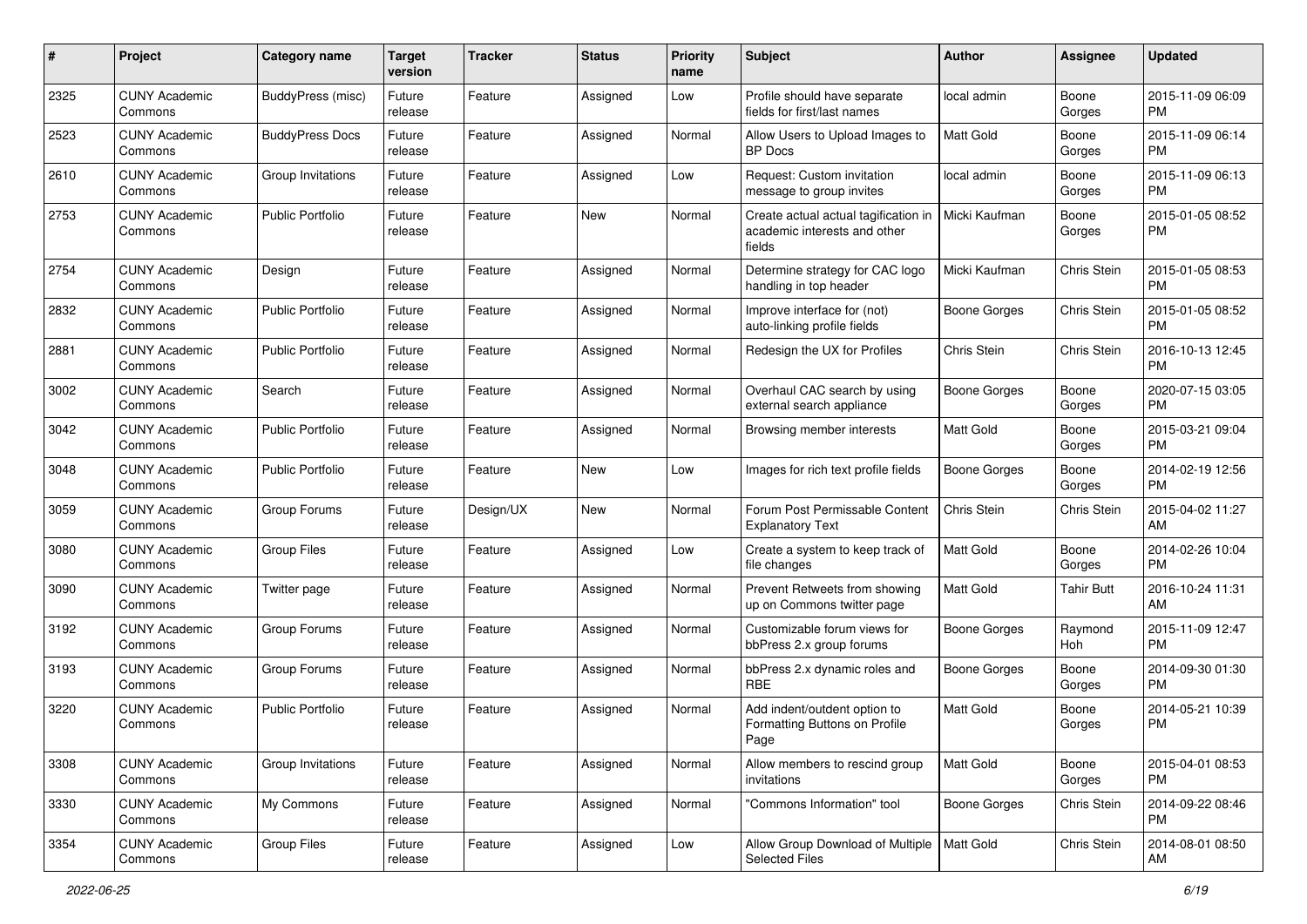| #    | Project                         | <b>Category name</b>     | <b>Target</b><br>version | <b>Tracker</b> | <b>Status</b> | <b>Priority</b><br>name | Subject                                                                    | Author                       | <b>Assignee</b>     | <b>Updated</b>                |
|------|---------------------------------|--------------------------|--------------------------|----------------|---------------|-------------------------|----------------------------------------------------------------------------|------------------------------|---------------------|-------------------------------|
| 3458 | <b>CUNY Academic</b><br>Commons | Groups (misc)            | Future<br>release        | Feature        | Assigned      | Normal                  | Filter Members of Group by<br>Campus                                       | Michael Smith                | Samantha<br>Raddatz | 2014-09-26 08:32<br>PM        |
| 3473 | <b>CUNY Academic</b><br>Commons | User Experience          | Future<br>release        | Feature        | Assigned      | Normal                  | Commons profile: Add help info<br>about "Positions" replacing "title"      | Keith Miyake                 | Samantha<br>Raddatz | 2015-11-09 02:28<br><b>PM</b> |
| 3475 | <b>CUNY Academic</b><br>Commons | Events                   | Future<br>release        | Feature        | Assigned      | Normal                  | Request to add plugin to<br>streamline room<br>booking/appointment booking | Naomi Barrettara             | Boone<br>Gorges     | 2014-12-01 05:14<br>PM        |
| 3492 | <b>CUNY Academic</b><br>Commons | <b>WordPress Themes</b>  | Future<br>release        | Support        | Assigned      | Normal                  | Add CBOX theme to the<br>Commons                                           | scott voth                   | Raymond<br>Hoh      | 2014-10-08 05:55<br><b>PM</b> |
| 3517 | <b>CUNY Academic</b><br>Commons | My Commons               | Future<br>release        | Feature        | Assigned      | Normal                  | Mute/Unmute My Commons<br>updates                                          | <b>Matt Gold</b>             | Raymond<br>Hoh      | 2015-11-09 01:19<br><b>PM</b> |
| 3536 | <b>CUNY Academic</b><br>Commons | My Commons               | Future<br>release        | Feature        | Assigned      | Normal                  | Infinite Scroll on My Commons<br>page                                      | Matt Gold                    | Raymond<br>Hoh      | 2015-04-13 04:42<br><b>PM</b> |
| 3577 | <b>CUNY Academic</b><br>Commons | My Commons               | Future<br>release        | Design/UX      | Assigned      | Normal                  | Replies to items in My Commons                                             | <b>Matt Gold</b>             | Raymond<br>Hoh      | 2015-04-09 05:19<br><b>PM</b> |
| 3580 | <b>CUNY Academic</b><br>Commons | Group Blogs              | Future<br>release        | Feature        | New           | Normal                  | Multiple blogs per group                                                   | <b>Boone Gorges</b>          | Boone<br>Gorges     | 2018-02-20 02:02<br>PM        |
| 3662 | <b>CUNY Academic</b><br>Commons | <b>SEO</b>               | Future<br>release        | Feature        | Assigned      | Normal                  | Duplicate Content/SEO/Google<br>issues                                     | Matt Gold                    | Raymond<br>Hoh      | 2015-04-13 04:37<br>PM        |
| 3691 | <b>CUNY Academic</b><br>Commons | <b>WordPress Plugins</b> | Future<br>release        | <b>Bug</b>     | New           | Normal                  | <b>WPMU Domain Mapping</b><br>Debugging on cdev                            | Raymond Hoh                  | Matt Gold           | 2014-12-12 09:04<br>AM        |
| 3759 | <b>CUNY Academic</b><br>Commons | WordPress (misc)         | Future<br>release        | Feature        | Assigned      | Normal                  | Review Interface for Adding Users   Matt Gold<br>to Blogs                  |                              | Boone<br>Gorges     | 2015-03-24 05:52<br><b>PM</b> |
| 3768 | <b>CUNY Academic</b><br>Commons | <b>Public Portfolio</b>  | Future<br>release        | Feature        | Assigned      | Normal                  | Institutions/Past positions on<br>public portfolios                        | <b>Matt Gold</b>             | Boone<br>Gorges     | 2018-04-23 10:44<br>AM        |
| 3770 | <b>CUNY Academic</b><br>Commons | <b>Public Portfolio</b>  | Future<br>release        | Feature        | Assigned      | Normal                  | Improve Layout/Formatting of<br>Positions Area on Public<br>Portfolios     | <b>Matt Gold</b>             | Chris Stein         | 2015-04-01 09:17<br><b>PM</b> |
| 3939 | <b>CUNY Academic</b><br>Commons | <b>WordPress Plugins</b> | Future<br>release        | <b>Bug</b>     | Hold          | Normal                  | Activity stream support for<br>Co-Authors Plus plugin                      | Raymond Hoh                  | Raymond<br>Hoh      | 2015-11-09 06:13<br><b>PM</b> |
| 4053 | <b>CUNY Academic</b><br>Commons | Events                   | Future<br>release        | Feature        | Assigned      | Normal                  | Create new tab for past events                                             | <b>Matt Gold</b>             | Boone<br>Gorges     | 2015-05-12 02:10<br><b>PM</b> |
| 4221 | <b>CUNY Academic</b><br>Commons | Group Forums             | Future<br>release        | Design/UX      | Assigned      | Normal                  | Add 'Number of Posts' display<br>option to Forum page                      | Samantha Raddatz             | Samantha<br>Raddatz | 2015-06-26 02:21<br>PM        |
| 4222 | <b>CUNY Academic</b><br>Commons | User Experience          | Future<br>release        | Design/UX      | New           | Normal                  | Add information to 'Delete<br>Account' page                                | Samantha Raddatz             | scott voth          | 2015-06-26 11:35<br>AM        |
| 4225 | <b>CUNY Academic</b><br>Commons | DiRT Integration         | Future<br>release        | Design/UX      | New           | Normal                  | Add information to DIRT page (in<br>Create a Group)                        | Samantha Raddatz   Matt Gold |                     | 2015-06-26 03:14<br><b>PM</b> |
| 4226 | <b>CUNY Academic</b><br>Commons | <b>BuddyPress Docs</b>   | Future<br>release        | Design/UX      | New           | Normal                  | Add option to connect a Doc with<br>a Group                                | Samantha Raddatz             | Samantha<br>Raddatz | 2015-09-09 04:08<br><b>PM</b> |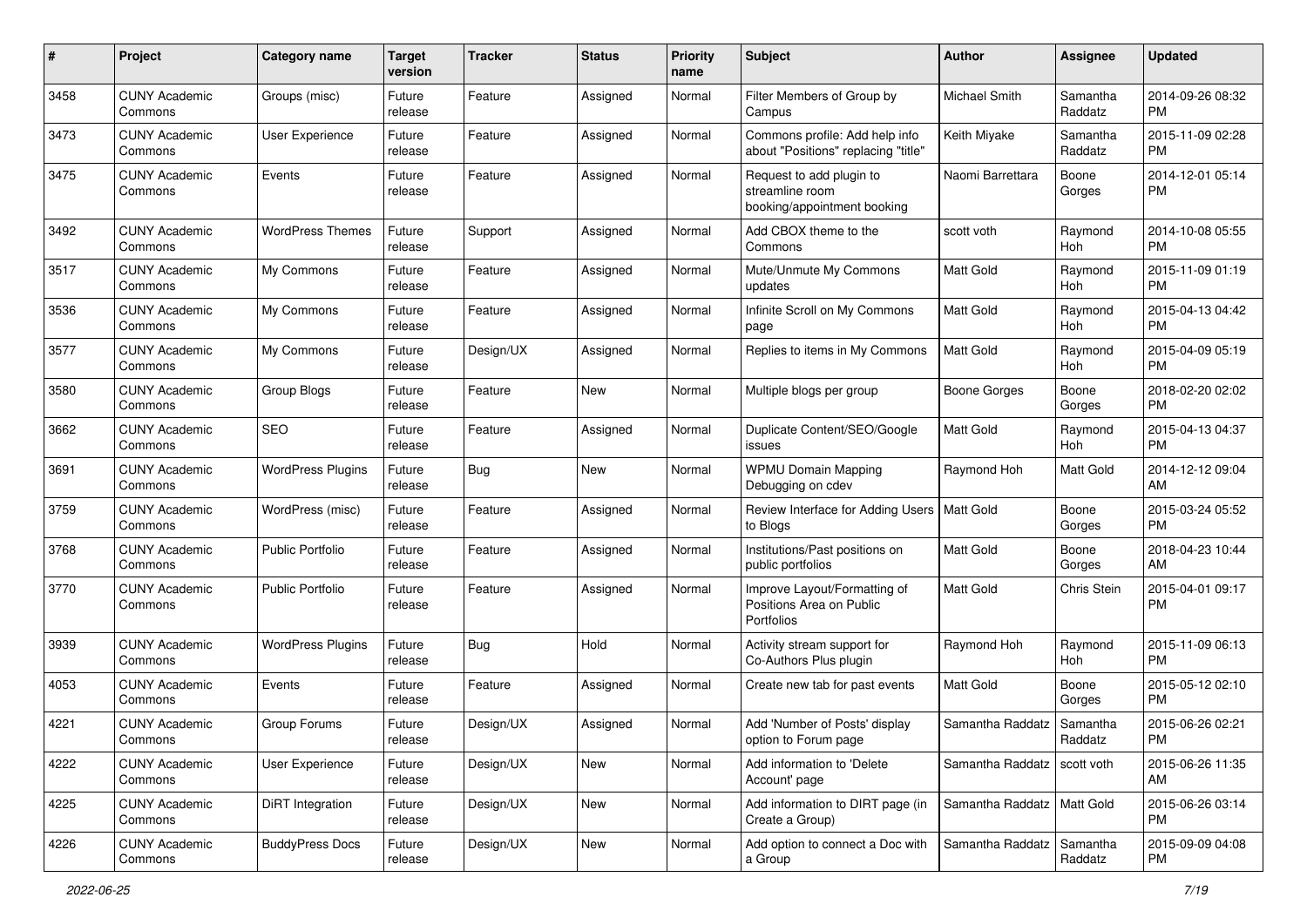| #    | Project                         | <b>Category name</b>    | <b>Target</b><br>version | <b>Tracker</b> | <b>Status</b> | <b>Priority</b><br>name | <b>Subject</b>                                                                                                                                        | Author                  | <b>Assignee</b>     | <b>Updated</b>                |
|------|---------------------------------|-------------------------|--------------------------|----------------|---------------|-------------------------|-------------------------------------------------------------------------------------------------------------------------------------------------------|-------------------------|---------------------|-------------------------------|
| 4238 | <b>CUNY Academic</b><br>Commons | Events                  | Future<br>release        | Feature        | Assigned      | Normal                  | Copy Events to Other Groups?                                                                                                                          | <b>Matt Gold</b>        | Boone<br>Gorges     | 2015-07-02 10:08<br>AM        |
| 4253 | <b>CUNY Academic</b><br>Commons | <b>Public Portfolio</b> | Future<br>release        | Design/UX      | New           | Normal                  | Encourage users to add portfolio<br>content                                                                                                           | Samantha Raddatz        | Samantha<br>Raddatz | 2015-07-07 11:32<br>AM        |
| 4388 | <b>CUNY Academic</b><br>Commons | WordPress (misc)        | Future<br>release        | Bug            | Assigned      | Normal                  | Repeated request for<br>authentication.                                                                                                               | Alice.Lynn<br>McMichael | Raymond<br>Hoh      | 2015-08-11 07:35<br><b>PM</b> |
| 4404 | <b>CUNY Academic</b><br>Commons | <b>Public Portfolio</b> | Future<br>release        | Design/UX      | Assigned      | Normal                  | Change color of permissions info<br>on portfolio editing interface                                                                                    | <b>Matt Gold</b>        | Samantha<br>Raddatz | 2015-08-11 05:28<br><b>PM</b> |
| 4438 | <b>CUNY Academic</b><br>Commons | Events                  | Future<br>release        | Bug            | Assigned      | Normal                  | Events Calendar - Export<br><b>Recurring Events</b>                                                                                                   | scott voth              | Daniel Jones        | 2016-05-23 04:25<br>PM        |
| 4481 | <b>CUNY Academic</b><br>Commons | Events                  | Future<br>release        | Feature        | <b>New</b>    | Normal                  | Group admins/mods should have<br>the ability to unlink an event from<br>the group                                                                     | <b>Boone Gorges</b>     | Boone<br>Gorges     | 2017-04-24 03:53<br><b>PM</b> |
| 4535 | <b>CUNY Academic</b><br>Commons | My Commons              | Future<br>release        | Bug            | <b>New</b>    | Low                     | My Commons filter issue                                                                                                                               | scott voth              | Raymond<br>Hoh      | 2015-09-01 11:17<br>AM        |
| 4592 | <b>CUNY Academic</b><br>Commons | Events                  | Future<br>release        | Design/UX      | <b>New</b>    | Normal                  | Event Creation - Venue Dropdown<br>Slow                                                                                                               | Samantha Raddatz        | Boone<br>Gorges     | 2015-09-14 04:56<br><b>PM</b> |
| 4622 | <b>CUNY Academic</b><br>Commons | <b>Public Portfolio</b> | Future<br>release        | Design/UX      | <b>New</b>    | Normal                  | <b>Profile Visibility Settings</b>                                                                                                                    | Samantha Raddatz        | Samantha<br>Raddatz | 2015-09-21 12:18<br><b>PM</b> |
| 4635 | <b>CUNY Academic</b><br>Commons | Authentication          | Future<br>release        | Feature        | <b>New</b>    | Normal                  | Allow non-WP authentication                                                                                                                           | <b>Boone Gorges</b>     | Sonja Leix          | 2019-03-01 02:05<br><b>PM</b> |
| 4661 | <b>CUNY Academic</b><br>Commons | User Experience         | Future<br>release        | Bug            | Assigned      | Normal                  | Simplify Events text                                                                                                                                  | Matt Gold               | Samantha<br>Raddatz | 2015-10-02 09:06<br><b>PM</b> |
| 4903 | <b>CUNY Academic</b><br>Commons | Events                  | Future<br>release        | Design/UX      | Assigned      | Normal                  | Improving visual appearance of<br>event calendars                                                                                                     | Matt Gold               | Boone<br>Gorges     | 2016-10-13 11:51<br>AM        |
| 4980 | <b>CUNY Academic</b><br>Commons | Home Page               | Future<br>release        | Feature        | Assigned      | Normal                  | CAC Featured Content -- Adding<br>Randomization                                                                                                       | <b>Matt Gold</b>        | Boone<br>Gorges     | 2016-12-12 03:01<br><b>PM</b> |
| 5016 | <b>CUNY Academic</b><br>Commons | Events                  | Future<br>release        | Feature        | Assigned      | Low                     | Allow comments to be posted on<br>events                                                                                                              | <b>Matt Gold</b>        | Raymond<br>Hoh      | 2019-03-01 02:23<br><b>PM</b> |
| 5050 | <b>CUNY Academic</b><br>Commons | Social Paper            | Future<br>release        | Feature        | New           | Low                     | Making comments visible in SP<br>editing mode (SP suggestion #1)                                                                                      | Marilyn Weber           | Samantha<br>Raddatz | 2019-09-17 11:10<br><b>PM</b> |
| 5052 | <b>CUNY Academic</b><br>Commons | Social Paper            | Future<br>release        | Feature        | <b>New</b>    | Low                     | Sentence by sentence or line by<br>line comments (SP suggestion #3)                                                                                   | Marilyn Weber           | Boone<br>Gorges     | 2016-02-11 10:24<br><b>PM</b> |
| 5053 | <b>CUNY Academic</b><br>Commons | Social Paper            | Future<br>release        | Feature        | New           | Low                     | Scrollable menu to add readers<br>(SP suggestion #4)                                                                                                  | Marilyn Weber           | Samantha<br>Raddatz | 2016-04-21 05:21<br>PM        |
| 5058 | <b>CUNY Academic</b><br>Commons | Social Paper            | Future<br>release        | Feature        | New           | Low                     | Can there be a clearer signal that<br>even when comments have<br>already been made you add<br>comments by clicking on the side?<br>(SP suggestion #5) | Marilyn Weber           | Samantha<br>Raddatz | 2016-02-11 10:24<br>PM        |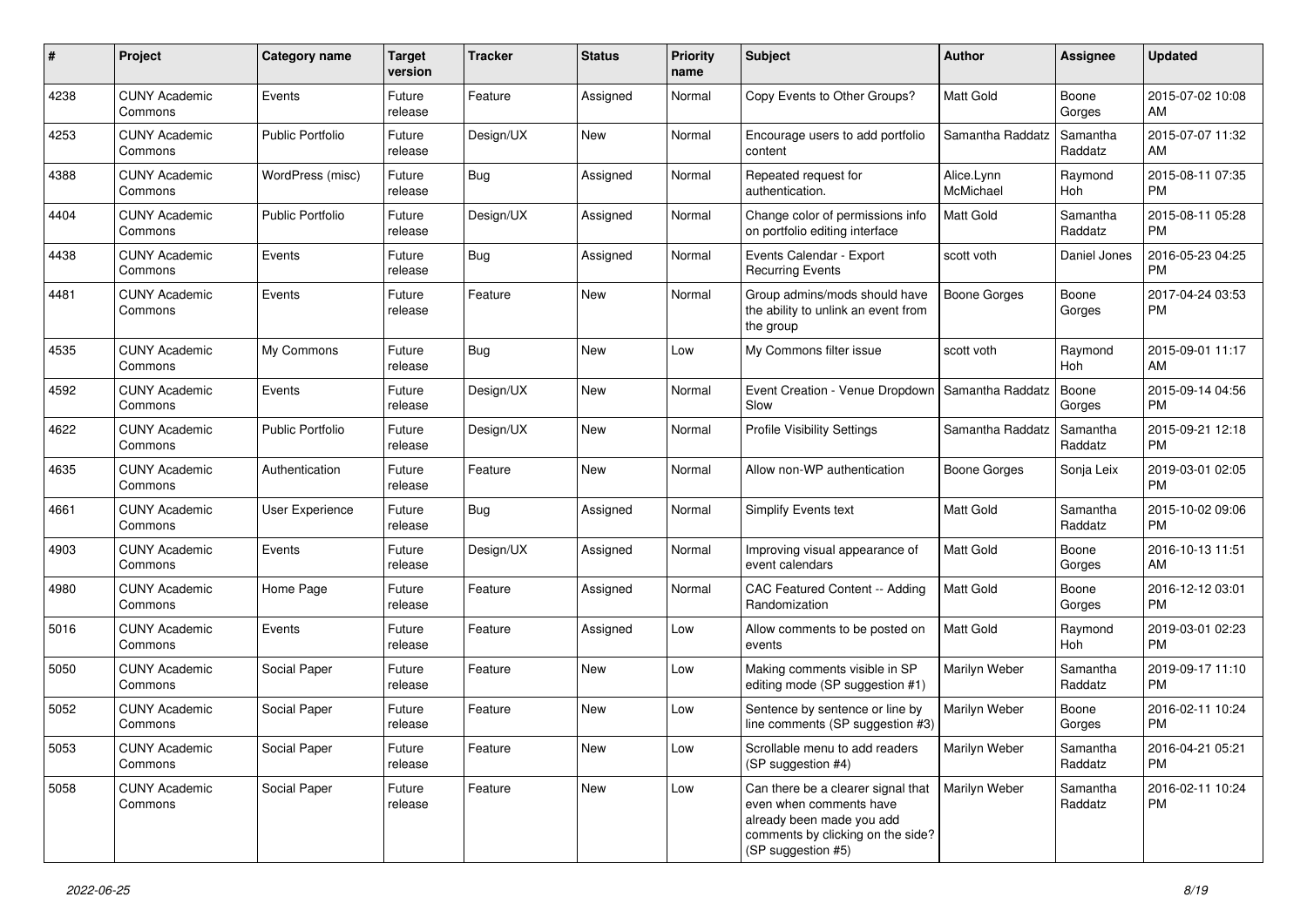| $\pmb{\#}$ | <b>Project</b>                  | Category name              | <b>Target</b><br>version | <b>Tracker</b> | <b>Status</b>        | <b>Priority</b><br>name | <b>Subject</b>                                                     | <b>Author</b>           | <b>Assignee</b>     | <b>Updated</b>                |
|------------|---------------------------------|----------------------------|--------------------------|----------------|----------------------|-------------------------|--------------------------------------------------------------------|-------------------------|---------------------|-------------------------------|
| 5182       | <b>CUNY Academic</b><br>Commons | Social Paper               | Future<br>release        | Design/UX      | <b>New</b>           | Normal                  | 'Publishing" a private paper on<br>social paper?                   | Raffi<br>Khatchadourian | Boone<br>Gorges     | 2016-10-13 04:12<br><b>PM</b> |
| 5183       | <b>CUNY Academic</b><br>Commons | Social Paper               | Future<br>release        | Design/UX      | <b>New</b>           | Normal                  | Creating a new paper when<br>viewing an existing paper             | Raffi<br>Khatchadourian | Samantha<br>Raddatz | 2016-02-02 12:09<br><b>PM</b> |
| 5199       | <b>CUNY Academic</b><br>Commons | Social Paper               | Future<br>release        | Feature        | <b>New</b>           | Normal                  | add tables to the SP editor                                        | Marilyn Weber           |                     | 2016-10-24 11:27<br>AM        |
| 5205       | <b>CUNY Academic</b><br>Commons | Social Paper               | Future<br>release        | Feature        | <b>New</b>           | Normal                  | Social Paper folders                                               | Marilyn Weber           |                     | 2016-02-11 10:24<br><b>PM</b> |
| 5225       | <b>CUNY Academic</b><br>Commons | Registration               | Future<br>release        | Feature        | Assigned             | Normal                  | On-boarding Issues                                                 | Luke Waltzer            | Samantha<br>Raddatz | 2016-02-12 02:58<br><b>PM</b> |
| 5234       | <b>CUNY Academic</b><br>Commons | Membership                 | Future<br>release        | Feature        | Assigned             | Normal                  | Write Unconfirmed patch for WP                                     | <b>Boone Gorges</b>     | Boone<br>Gorges     | 2016-10-24 11:18<br>AM        |
| 5268       | <b>CUNY Academic</b><br>Commons | Group Forums               | Future<br>release        | <b>Bug</b>     | Assigned             | Normal                  | Long-time to post to multiple<br>groups                            | Luke Waltzer            | Daniel Jones        | 2016-09-07 06:31<br><b>PM</b> |
| 5282       | <b>CUNY Academic</b><br>Commons | Social Paper               | Future<br>release        | Bug            | <b>New</b>           | Normal                  | Replying via email directs to<br>paper but not individual comment. | Marilyn Weber           | Raymond<br>Hoh      | 2016-03-02 01:48<br><b>PM</b> |
| 5316       | <b>CUNY Academic</b><br>Commons | User Experience            | Future<br>release        | Feature        | Assigned             | Normal                  | Prompt user email address<br>updates                               | <b>Matt Gold</b>        | Stephen Real        | 2016-12-21 03:30<br><b>PM</b> |
| 5397       | <b>CUNY Academic</b><br>Commons | Social Paper               | Future<br>release        | Feature        | <b>New</b>           | Normal                  | frustrating to have to<br>enable/disable in SP                     | Marilyn Weber           | Samantha<br>Raddatz | 2016-04-20 03:39<br><b>PM</b> |
| 5488       | <b>CUNY Academic</b><br>Commons | Social Paper               | Future<br>release        | <b>Bug</b>     | <b>New</b>           | Normal                  | Add a "last edited by" field to<br>Social Paper group directories  | Boone Gorges            |                     | 2016-04-21 10:05<br><b>PM</b> |
| 5489       | <b>CUNY Academic</b><br>Commons | Social Paper               | Future<br>release        | Feature        | New                  | Normal                  | Asc/desc sorting for Social Paper<br>directories                   | <b>Boone Gorges</b>     |                     | 2016-04-21 10:06<br><b>PM</b> |
| 5581       | <b>CUNY Academic</b><br>Commons | Analytics                  | Future<br>release        | Feature        | Assigned             | Normal                  | <b>Explore alternatives to Google</b><br>Analytics                 | Matt Gold               | Valerie<br>Townsend | 2020-04-17 03:12<br><b>PM</b> |
| 5691       | <b>CUNY Academic</b><br>Commons | Blogs (BuddyPress)         | Future<br>release        | <b>Bug</b>     | Assigned             | High                    | Differing numbers on Sites display                                 | <b>Matt Gold</b>        | Raymond<br>Hoh      | 2016-06-13 01:37<br><b>PM</b> |
| 5696       | <b>CUNY Academic</b><br>Commons | Events                     | Future<br>release        | Feature        | Assigned             | Normal                  | Events Calendar - display options<br>calendar aggregation          | <b>Matt Gold</b>        | Boone<br>Gorges     | 2016-10-13 11:44<br>AM        |
| 5826       | <b>CUNY Academic</b><br>Commons | <b>WordPress Plugins</b>   | Future<br>release        | Support        | Reporter<br>Feedback | Normal                  | <b>Remove Subscription Options</b><br>plugin from directory        | Sarah Morgano           | Sarah<br>Morgano    | 2016-10-21 04:14<br><b>PM</b> |
| 5827       | <b>CUNY Academic</b><br>Commons | <b>Public Portfolio</b>    | Future<br>release        | Bug            | Assigned             | Normal                  | Academic Interests square<br>bracket links not working             | scott voth              | Chris Stein         | 2016-08-11 11:59<br><b>PM</b> |
| 5955       | <b>CUNY Academic</b><br>Commons | Outreach                   | Future<br>release        | Feature        | Assigned             | Normal                  | Create auto-newsletter for<br>commons members                      | <b>Matt Gold</b>        | Luke Waltzer        | 2016-08-30 10:34<br>AM        |
| 5992       | <b>CUNY Academic</b><br>Commons | <b>Email Notifications</b> | Future<br>release        | Feature        | <b>New</b>           | Normal                  | Changing the From line of<br>autogenerated blog emails             | Marilyn Weber           |                     | 2018-09-27 05:19<br><b>PM</b> |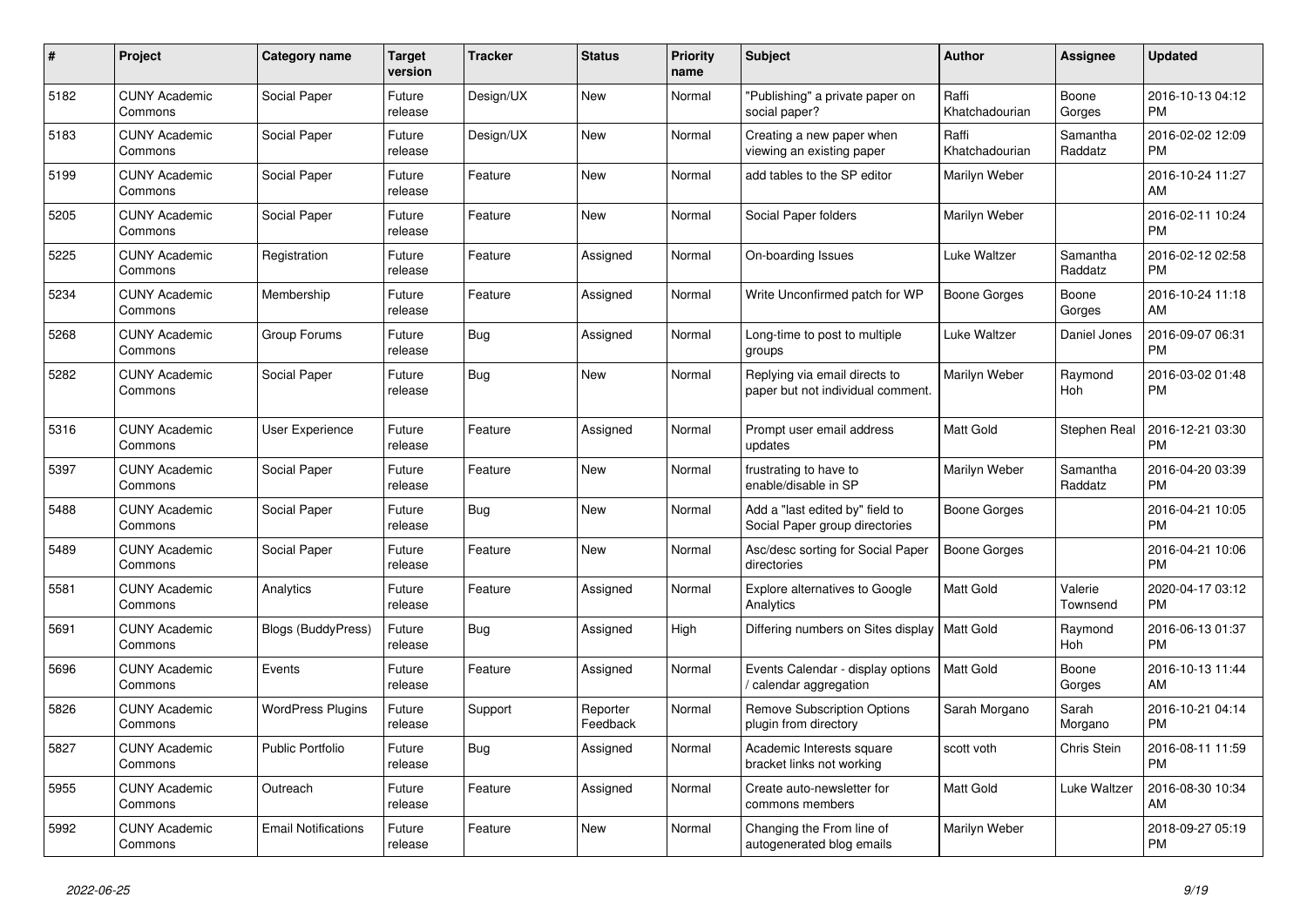| $\pmb{\#}$ | Project                         | <b>Category name</b>      | <b>Target</b><br>version | <b>Tracker</b> | <b>Status</b>        | <b>Priority</b><br>name | <b>Subject</b>                                                                                  | Author                  | <b>Assignee</b>    | <b>Updated</b>                |
|------------|---------------------------------|---------------------------|--------------------------|----------------|----------------------|-------------------------|-------------------------------------------------------------------------------------------------|-------------------------|--------------------|-------------------------------|
| 6014       | <b>CUNY Academic</b><br>Commons | Publicity                 | Future<br>release        | Publicity      | Reporter<br>Feedback | Normal                  | Google search listing                                                                           | <b>Matt Gold</b>        | Boone<br>Gorges    | 2016-09-21 03:48<br><b>PM</b> |
| 6078       | <b>CUNY Academic</b><br>Commons | <b>Blogs (BuddyPress)</b> | Future<br>release        | Feature        | <b>New</b>           | Normal                  | Explore Adding Network Blog<br>Metadata Plugin                                                  | Luke Waltzer            | Luke Waltzer       | 2016-10-11 10:29<br><b>PM</b> |
| 6332       | <b>CUNY Academic</b><br>Commons | WordPress (misc)          | Future<br>release        | Feature        | <b>New</b>           | Normal                  | Allow uploaded files to be marked<br>as private in an ad hoc way                                | <b>Boone Gorges</b>     |                    | 2016-10-17 11:41<br><b>PM</b> |
| 6356       | <b>CUNY Academic</b><br>Commons | <b>WordPress Plugins</b>  | Future<br>release        | Bug            | Reporter<br>Feedback | Low                     | Should Subscribe2 be<br>deprecated?                                                             | Luke Waltzer            |                    | 2017-03-20 12:20<br><b>PM</b> |
| 6389       | <b>CUNY Academic</b><br>Commons | <b>BuddyPress Docs</b>    | Future<br>release        | Feature        | New                  | Low                     | Make Discussion Area Visible<br>When Editing a Doc                                              | Luke Waltzer            | Boone<br>Gorges    | 2016-10-21 04:16<br><b>PM</b> |
| 6392       | <b>CUNY Academic</b><br>Commons | Group Forums              | Future<br>release        | Design/UX      | Assigned             | Low                     | Composition/Preview Panes in<br>Forum Posts                                                     | Luke Waltzer            | Paige Dupont       | 2016-10-21 04:26<br><b>PM</b> |
| 6426       | <b>CUNY Academic</b><br>Commons | Spam/Spam<br>Prevention   | Future<br>release        | Feature        | Assigned             | Normal                  | Force captcha on all comments?                                                                  | Matt Gold               | <b>Tahir Butt</b>  | 2016-10-24 02:06<br><b>PM</b> |
| 6749       | <b>CUNY Academic</b><br>Commons | Events                    | Future<br>release        | Bug            | <b>New</b>           | Low                     | BPEO iCal request can trigger<br>very large number of DB queries                                | Boone Gorges            | Raymond<br>Hoh     | 2016-11-15 10:09<br><b>PM</b> |
| 6755       | <b>CUNY Academic</b><br>Commons | WordPress (misc)          | Future<br>release        | Bug            | <b>New</b>           | Normal                  | Cannot Deactivate Plugin                                                                        | Laura Kane              |                    | 2016-11-16 01:12<br><b>PM</b> |
| 7022       | <b>CUNY Academic</b><br>Commons | Announcements             | Future<br>release        | Bug            | New                  | Normal                  | Sitewide announcements should<br>be displayed on, and dismissable<br>from, mapped domains       | Boone Gorges            | Boone<br>Gorges    | 2018-03-22 10:18<br>AM        |
| 7115       | <b>CUNY Academic</b><br>Commons | Groups (misc)             | Future<br>release        | Feature        | Reporter<br>Feedback | Normal                  | make licensing info clear during<br>group creation                                              | <b>Matt Gold</b>        | Raymond<br>Hoh     | 2020-12-08 11:32<br>AM        |
| 7624       | <b>CUNY Academic</b><br>Commons | BuddyPress (misc)         | Future<br>release        | Design/UX      | <b>New</b>           | Normal                  | <b>BP Notifications</b>                                                                         | Luke Waltzer            | Paige Dupont       | 2017-02-08 10:43<br><b>PM</b> |
| 7663       | <b>CUNY Academic</b><br>Commons | Social Paper              | Future<br>release        | <b>Bug</b>     | <b>New</b>           | Normal                  | Social Paper notifications not<br>formatted correctly on secondary<br>sites                     | Boone Gorges            | Boone<br>Gorges    | 2018-04-16 03:52<br><b>PM</b> |
| 7981       | <b>CUNY Academic</b><br>Commons | Social Paper              | Future<br>release        | <b>Bug</b>     | <b>New</b>           | Normal                  | Social Paper comments should<br>not go to spam                                                  | Luke Waltzer            | Boone<br>Gorges    | 2018-04-16 03:52<br><b>PM</b> |
| 8078       | <b>CUNY Academic</b><br>Commons | <b>WordPress Plugins</b>  | Future<br>release        | System Upgrade | Assigned             | Normal                  | <b>CommentPress Updates</b>                                                                     | Margaret Galvan         | Christian<br>Wach  | 2017-05-08 03:49<br><b>PM</b> |
| 8211       | <b>CUNY Academic</b><br>Commons | <b>WordPress Themes</b>   | Future<br>release        | Feature        | <b>New</b>           | Normal                  | Theme Suggestions: Material<br>Design-Inspired Themes                                           | Margaret Galvan         | Margaret<br>Galvan | 2017-08-07 02:48<br><b>PM</b> |
| 8498       | <b>CUNY Academic</b><br>Commons | <b>WordPress Plugins</b>  | Future<br>release        | Feature        | <b>New</b>           | Low                     | <b>Gravity Forms Email Users</b>                                                                | Raffi<br>Khatchadourian | Matt Gold          | 2017-10-13 12:58<br><b>PM</b> |
| 8675       | <b>CUNY Academic</b><br>Commons | <b>User Onboarding</b>    | Future<br>release        | <b>Bug</b>     | Reporter<br>Feedback | Low                     | Add new User search screen calls<br>for the input of email address but<br>doesn't work with one | Paul Hebert             | Boone<br>Gorges    | 2017-10-11 11:17<br>AM        |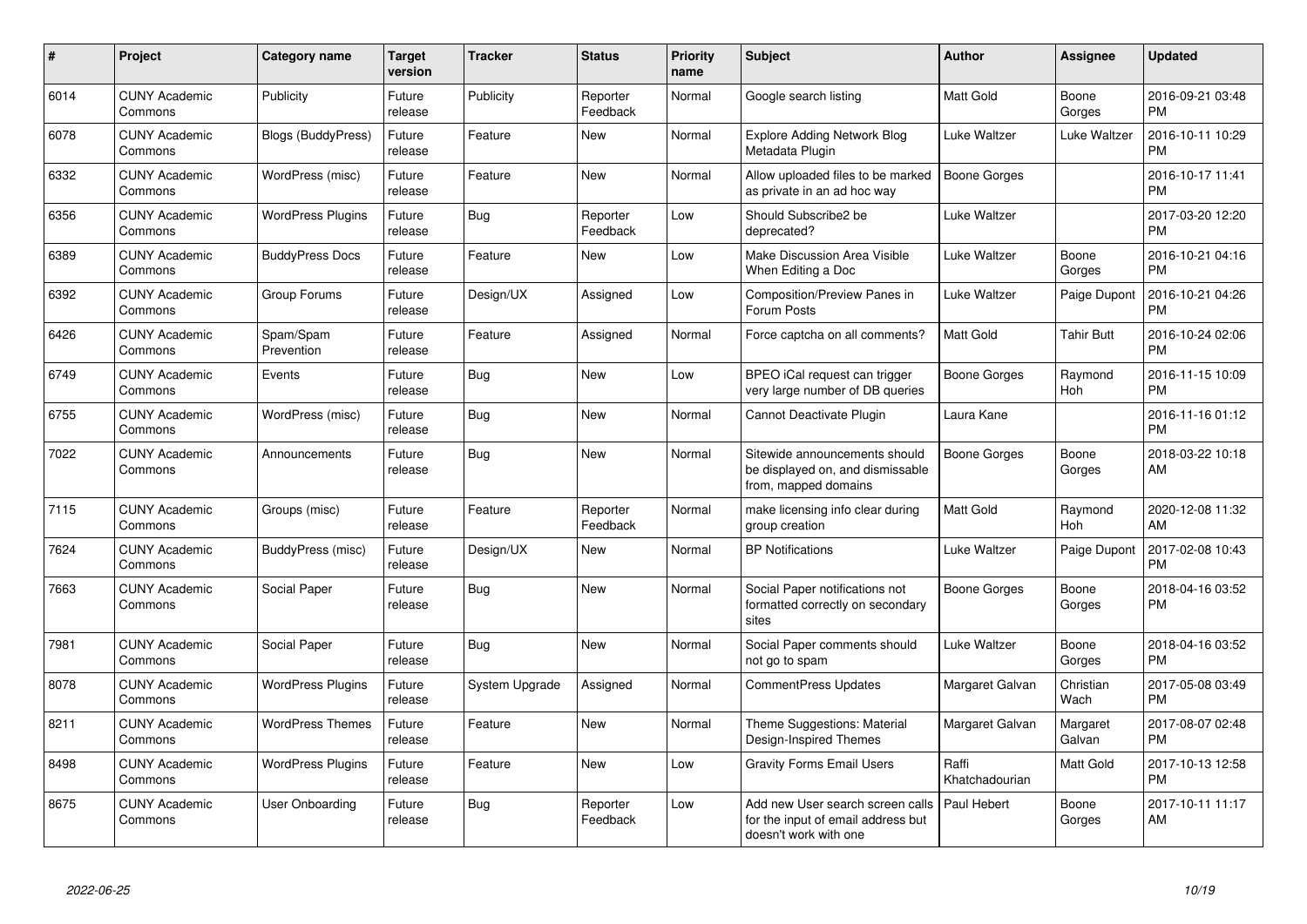| #     | Project                         | Category name               | Target<br>version | <b>Tracker</b> | <b>Status</b>        | <b>Priority</b><br>name | <b>Subject</b>                                                                             | <b>Author</b>     | <b>Assignee</b>     | <b>Updated</b>                |
|-------|---------------------------------|-----------------------------|-------------------|----------------|----------------------|-------------------------|--------------------------------------------------------------------------------------------|-------------------|---------------------|-------------------------------|
| 8756  | <b>CUNY Academic</b><br>Commons | Group Blogs                 | Future<br>release | Feature        | Hold                 | Normal                  | Connect multiple blogs to one<br>group?                                                    | <b>Matt Gold</b>  | Boone<br>Gorges     | 2017-09-30 10:42<br>AM        |
| 8835  | <b>CUNY Academic</b><br>Commons | Blogs (BuddyPress)          | Future<br>release | Feature        | <b>New</b>           | Normal                  | Extend cuny is shortlinks to sites                                                         | Luke Waltzer      | Boone<br>Gorges     | 2022-04-26 11:59<br>AM        |
| 8836  | <b>CUNY Academic</b><br>Commons | Blogs (BuddyPress)          | Future<br>release | Feature        | Assigned             | Normal                  | Redesign site launch process                                                               | <b>Matt Gold</b>  | Boone<br>Gorges     | 2019-10-03 02:49<br><b>PM</b> |
| 8900  | <b>CUNY Academic</b><br>Commons | Accessibility               | Future<br>release | Feature        | Assigned             | Normal                  | Look into tools to enforce<br>accessibility in WP environment                              | Matt Gold         | Boone<br>Gorges     | 2022-04-26 11:59<br>AM        |
| 8901  | <b>CUNY Academic</b><br>Commons | Accessibility               | Future<br>release | Feature        | Assigned             | Normal                  | Theme analysis for accessibility                                                           | <b>Matt Gold</b>  | Boone<br>Gorges     | 2022-04-26 11:59<br>AM        |
| 9028  | <b>CUNY Academic</b><br>Commons | Onboarding                  | Future<br>release | Feature        | Assigned             | Normal                  | suggest groups to new members<br>during the registration process                           | <b>Matt Gold</b>  | Chris Stein         | 2018-10-24 12:34<br><b>PM</b> |
| 9207  | <b>CUNY Academic</b><br>Commons |                             | Future<br>release | Support        | Reporter<br>Feedback | Normal                  | display dashboards made in<br>Tableau?                                                     | Marilyn Weber     | Boone<br>Gorges     | 2018-04-10 10:42<br>AM        |
| 9211  | <b>CUNY Academic</b><br>Commons | <b>WordPress Plugins</b>    | Future<br>release | Support        | Reporter<br>Feedback | Normal                  | Auto-Role Setting in Forum Plugin<br><b>Causing Some Confusion</b>                         | Luke Waltzer      | Boone<br>Gorges     | 2018-03-13 11:44<br>AM        |
| 9289  | <b>CUNY Academic</b><br>Commons | <b>WordPress Plugins</b>    | Future<br>release | <b>Bug</b>     | Reporter<br>Feedback | Normal                  | Email Users Plugin                                                                         | Laurie Hurson     | Boone<br>Gorges     | 2018-10-24 12:34<br><b>PM</b> |
| 9720  | <b>CUNY Academic</b><br>Commons | Authentication              | Future<br>release | Feature        | <b>New</b>           | Normal                  | The Commons should be an<br>oAuth provider                                                 | Boone Gorges      |                     | 2019-03-01 02:04<br><b>PM</b> |
| 9835  | <b>CUNY Academic</b><br>Commons | Group Forums                | Future<br>release | Bug            | Assigned             | Normal                  | add a "like" function?                                                                     | Marilyn Weber     | <b>Erik Trainer</b> | 2018-06-05 01:49<br><b>PM</b> |
| 9895  | <b>CUNY Academic</b><br>Commons | Onboarding                  | Future<br>release | Feature        | Assigned             | Normal                  | Add "Accept Invitation"<br>link/button/function to Group<br>and/or Site invitation emails? | Luke Waltzer      | Boone<br>Gorges     | 2018-06-07 12:42<br><b>PM</b> |
| 9926  | <b>CUNY Academic</b><br>Commons | <b>WordPress Plugins</b>    | Future<br>release | Bug            | <b>New</b>           | Normal                  | twitter-mentions-as-comments<br>cron jobs can run long                                     | Boone Gorges      | Boone<br>Gorges     | 2018-10-24 12:34<br><b>PM</b> |
| 9947  | <b>CUNY Academic</b><br>Commons | <b>WordPress Plugins</b>    | Future<br>release | Feature        | Reporter<br>Feedback | Normal                  | Install H5P quiz plugin                                                                    | Matt Gold         | Boone<br>Gorges     | 2018-09-11 11:01<br>AM        |
| 10226 | <b>CUNY Academic</b><br>Commons | Courses                     | Future<br>release | Feature        | <b>New</b>           | Normal                  | Add "My Courses" to drop down<br>list                                                      | scott voth        | Boone<br>Gorges     | 2021-11-19 12:42<br><b>PM</b> |
| 10354 | <b>CUNY Academic</b><br>Commons | <b>Public Portfolio</b>     | Future<br>release | Feature        | <b>New</b>           | Normal                  | Opt out of Having a Profile Page                                                           | scott voth        | <b>Chris Stein</b>  | 2020-05-12 10:43<br>AM        |
| 10368 | <b>CUNY Academic</b><br>Commons |                             | Future<br>release | Feature        | Assigned             | Normal                  | Use ORCID data to populate<br>academic profile page                                        | Stephen Francoeur | Boone<br>Gorges     | 2018-09-25 01:53<br><b>PM</b> |
| 10380 | <b>CUNY Academic</b><br>Commons | WordPress (misc)            | Future<br>release | Feature        | In Progress          | Normal                  | Remove blacklisted plugins                                                                 | Boone Gorges      |                     | 2022-04-26 12:00<br><b>PM</b> |
| 10580 | <b>CUNY Academic</b><br>Commons | Information<br>Architecture | Future<br>release | Design/UX      | <b>New</b>           | Normal                  | Primary nav item review                                                                    | Boone Gorges      | Sara Cannon         | 2021-11-19 12:37<br><b>PM</b> |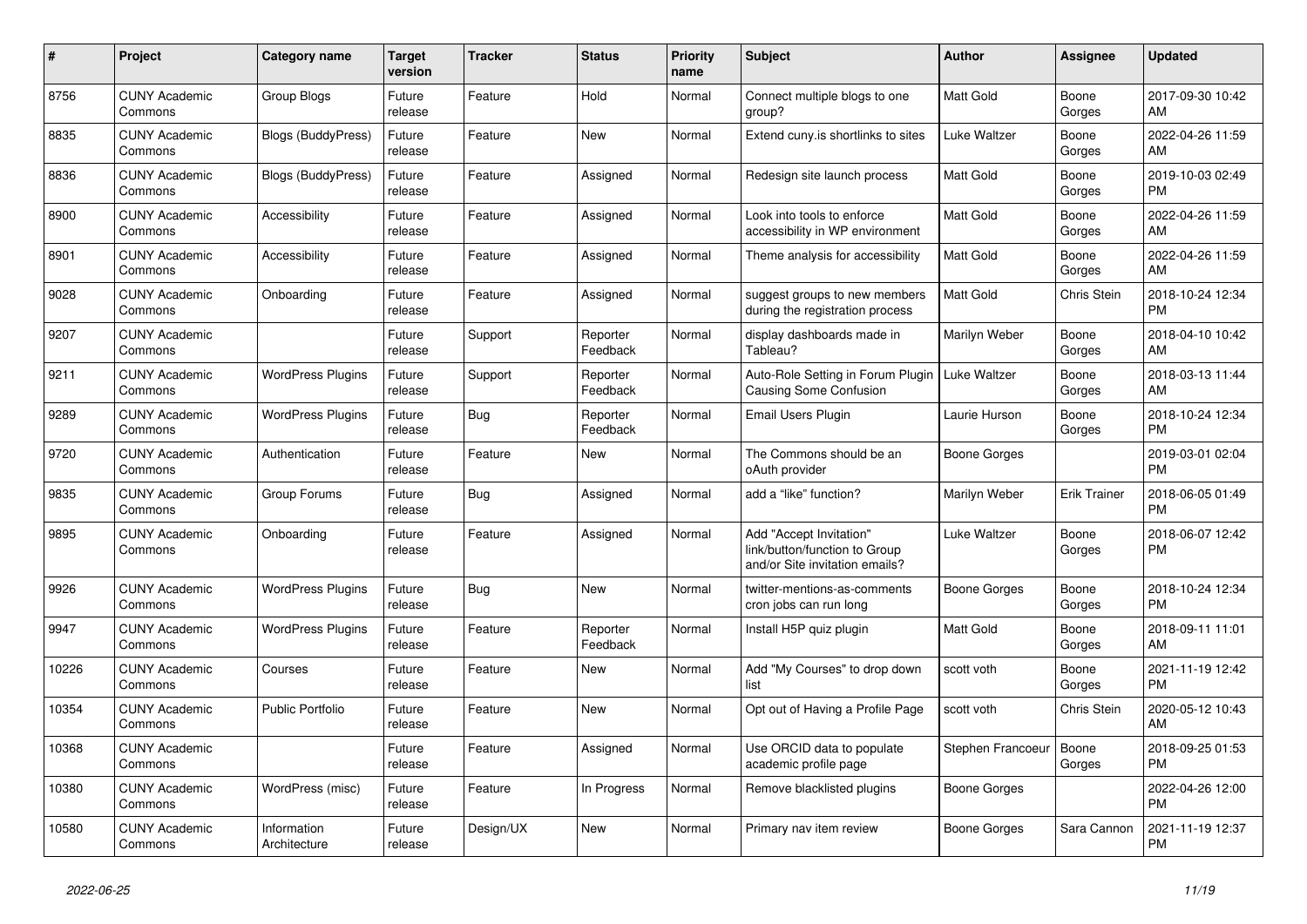| #     | Project                         | <b>Category name</b>       | Target<br>version | <b>Tracker</b> | <b>Status</b>        | <b>Priority</b><br>name | <b>Subject</b>                                                                                               | <b>Author</b>       | <b>Assignee</b>       | <b>Updated</b>                |
|-------|---------------------------------|----------------------------|-------------------|----------------|----------------------|-------------------------|--------------------------------------------------------------------------------------------------------------|---------------------|-----------------------|-------------------------------|
| 10659 | <b>CUNY Academic</b><br>Commons | Group Forums               | Future<br>release | Feature        | Assigned             | Normal                  | Post to multiple groups via email                                                                            | <b>Matt Gold</b>    | Raymond<br>Hoh        | 2018-11-15 12:54<br>AM        |
| 11024 | <b>CUNY Academic</b><br>Commons | WordPress (misc)           | Future<br>release | Bug            | <b>New</b>           | Normal                  | Subsites should not show "you<br>should update your .htaccess<br>now" notice after permalink<br>setting save | <b>Boone Gorges</b> |                       | 2019-01-28 01:35<br><b>PM</b> |
| 11131 | <b>CUNY Academic</b><br>Commons |                            | Future<br>release | Feature        | Reporter<br>Feedback | Normal                  | <b>Image Annotation Plugins</b>                                                                              | Laurie Hurson       |                       | 2019-02-26 11:33<br>AM        |
| 11243 | <b>CUNY Academic</b><br>Commons | BuddyPress (misc)          | Future<br>release | <b>Bug</b>     | New                  | Normal                  | Audit bp-custom.php                                                                                          | Raymond Hoh         | Raymond<br><b>Hoh</b> | 2022-04-26 11:59<br>AM        |
| 11392 | <b>CUNY Academic</b><br>Commons |                            | Future<br>release | Bug            | <b>New</b>           | Normal                  | Migrate users away from<br><b>StatPress</b>                                                                  | <b>Boone Gorges</b> |                       | 2019-04-23 03:53<br><b>PM</b> |
| 11531 | <b>CUNY Academic</b><br>Commons | Events                     | Future<br>release | Feature        | <b>New</b>           | Normal                  | Main Events calendar should<br>include non-public events that<br>user has access to                          | scott voth          | Boone<br>Gorges       | 2019-06-11 10:00<br>AM        |
| 11788 | <b>CUNY Academic</b><br>Commons | <b>WordPress Plugins</b>   | Future<br>release | Support        | Reporter<br>Feedback | Normal                  | Plugin Reguest - Browse Aloud                                                                                | scott voth          |                       | 2019-09-24 08:42<br>AM        |
| 11789 | <b>CUNY Academic</b><br>Commons | Courses                    | Future<br>release | Feature        | <b>New</b>           | Normal                  | Ability to remove item from<br>Courses list                                                                  | Laurie Hurson       | Sonja Leix            | 2019-09-24 12:28<br><b>PM</b> |
| 11834 | <b>CUNY Academic</b><br>Commons | <b>Group Files</b>         | Future<br>release | Feature        | <b>New</b>           | Normal                  | Improved tools for managing<br>group file folders                                                            | Boone Gorges        | Sonja Leix            | 2019-09-06 03:55<br><b>PM</b> |
| 11843 | <b>CUNY Academic</b><br>Commons | WordPress (misc)           | Future<br>release | Design/UX      | <b>New</b>           | Normal                  | Tweaking the Gutenberg Editor<br>Interface                                                                   | Laurie Hurson       |                       | 2022-04-26 12:00<br><b>PM</b> |
| 11860 | <b>CUNY Academic</b><br>Commons | Registration               | Future<br>release | Feature        | <b>New</b>           | Normal                  | Ensure Students Are Aware They<br>Can Use Aliases At Registration                                            | scott voth          |                       | 2019-09-24 08:46<br>AM        |
| 11945 | <b>CUNY Academic</b><br>Commons | Reckoning                  | Future<br>release | Feature        | Reporter<br>Feedback | Normal                  | Add Comments bubble to<br>Reckoning views                                                                    | <b>Boone Gorges</b> | Boone<br>Gorges       | 2019-11-12 05:14<br><b>PM</b> |
| 11971 | <b>CUNY Academic</b><br>Commons | <b>Email Notifications</b> | Future<br>release | <b>Bug</b>     | Reporter<br>Feedback | Low                     | Pictures obscured in emailed post<br>notifications                                                           | Marilyn Weber       | Raymond<br><b>Hoh</b> | 2019-11-21 01:14<br><b>PM</b> |
| 12042 | <b>CUNY Academic</b><br>Commons | <b>Email Notifications</b> | Future<br>release | Feature        | <b>New</b>           | Normal                  | Improved error logging for BPGES   Boone Gorges<br>send queue                                                |                     | Boone<br>Gorges       | 2021-11-19 12:25<br><b>PM</b> |
| 12091 | <b>CUNY Academic</b><br>Commons | <b>Group Files</b>         | Future<br>release | Feature        | <b>New</b>           | Normal                  | Improved pre-upload file<br>validation for bp-group-documents                                                | Boone Gorges        | Boone<br>Gorges       | 2019-11-14 01:21<br><b>PM</b> |
| 12446 | <b>CUNY Academic</b><br>Commons | Groups (misc)              | Future<br>release | Feature        | Reporter<br>Feedback | Normal                  | Toggle default site to group forum<br>posting                                                                | Laurie Hurson       | Laurie Hurson         | 2020-03-10 11:57<br>AM        |
| 12573 | <b>CUNY Academic</b><br>Commons | <b>WordPress Plugins</b>   | Future<br>release | Bug            | <b>New</b>           | Normal                  | <b>CommentPress Core Issues</b>                                                                              | scott voth          |                       | 2020-03-24 04:32<br><b>PM</b> |
| 13048 | <b>CUNY Academic</b><br>Commons | Shortcodes and<br>embeds   | Future<br>release | Feature        | <b>New</b>           | Normal                  | Jupyter Notebooks support                                                                                    | <b>Boone Gorges</b> |                       | 2020-07-14 11:46<br>AM        |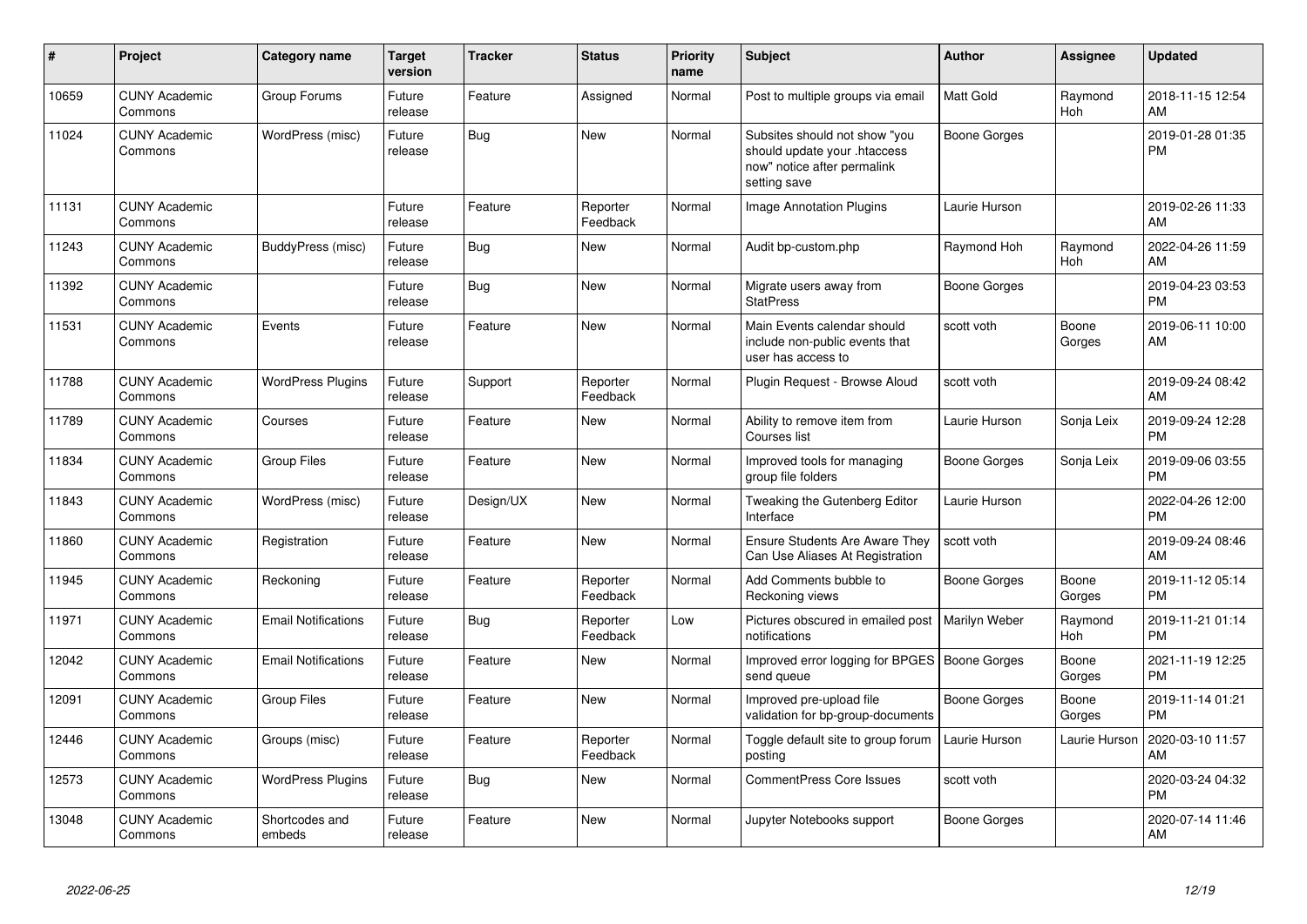| #     | <b>Project</b>                  | <b>Category name</b>       | <b>Target</b><br>version | <b>Tracker</b> | <b>Status</b> | <b>Priority</b><br>name | <b>Subject</b>                                                                                | <b>Author</b>       | <b>Assignee</b>       | <b>Updated</b>                |
|-------|---------------------------------|----------------------------|--------------------------|----------------|---------------|-------------------------|-----------------------------------------------------------------------------------------------|---------------------|-----------------------|-------------------------------|
| 13199 | <b>CUNY Academic</b><br>Commons | Group Forums               | Future<br>release        | Feature        | New           | Normal                  | Favoring Groups over bbPress<br>plugin                                                        | Colin McDonald      | Colin<br>McDonald     | 2021-11-19 12:28<br><b>PM</b> |
| 13331 | <b>CUNY Academic</b><br>Commons | Site cloning               | Future<br>release        | Bug            | <b>New</b>    | Normal                  | Combine Site Template and<br>Clone operations                                                 | Boone Gorges        | Jeremy Felt           | 2021-11-19 12:39<br><b>PM</b> |
| 13358 | <b>CUNY Academic</b><br>Commons | Group Forums               | Future<br>release        | Feature        | <b>New</b>    | Normal                  | Improved UI for group forum<br>threading settings                                             | Boone Gorges        | Raymond<br>Hoh        | 2021-11-19 12:27<br><b>PM</b> |
| 13370 | <b>CUNY Academic</b><br>Commons | Group Library              | Future<br>release        | Feature        | <b>New</b>    | Normal                  | Library bulk deletion and folder<br>editing                                                   | Colin McDonald      | Boone<br>Gorges       | 2020-10-13 10:41<br>AM        |
| 13466 | <b>CUNY Academic</b><br>Commons | Cavalcade                  | Future<br>release        | Feature        | New           | Normal                  | Automated cleanup for duplicate<br>Cavalcade tasks                                            | <b>Boone Gorges</b> | Boone<br>Gorges       | 2020-10-13 05:24<br><b>PM</b> |
| 13650 | <b>CUNY Academic</b><br>Commons | Group Library              | Future<br>release        | Feature        | New           | Normal                  | Forum Attachments in Group<br>Library                                                         | Laurie Hurson       |                       | 2021-11-19 12:30<br><b>PM</b> |
| 13835 | <b>CUNY Academic</b><br>Commons | WordPress (misc)           | Future<br>release        | Feature        | <b>New</b>    | Normal                  | Allow OneSearch widget to have<br>'CUNY' as campus                                            | Boone Gorges        | Boone<br>Gorges       | 2021-11-19 12:39<br><b>PM</b> |
| 14113 | <b>CUNY Academic</b><br>Commons | WordPress (misc)           | Future<br>release        | <b>Bug</b>     | Hold          | Normal                  | Block Editor Not Working on this<br>page - Json error                                         | scott voth          | Boone<br>Gorges       | 2021-03-05 11:01<br>AM        |
| 14184 | <b>CUNY Academic</b><br>Commons | <b>Public Portfolio</b>    | Future<br>release        | Feature        | <b>New</b>    | Normal                  | Centralized mechanism for storing<br><b>Campus affiliations</b>                               | Boone Gorges        | Boone<br>Gorges       | 2022-01-04 11:35<br>AM        |
| 14309 | <b>CUNY Academic</b><br>Commons | Group Library              | Future<br>release        | Feature        | <b>New</b>    | Normal                  | Better handling of<br>bp group document file<br>download attempts when file is<br>not present | Boone Gorges        | Boone<br>Gorges       | 2021-11-19 12:28<br><b>PM</b> |
| 14496 | <b>CUNY Academic</b><br>Commons | Domain Mapping             | Future<br>release        | <b>Bug</b>     | <b>New</b>    | Normal                  | Mapped domain SSO uses<br>third-party cookies                                                 | Raymond Hoh         | Raymond<br><b>Hoh</b> | 2021-05-24 04:03<br><b>PM</b> |
| 14787 | <b>CUNY Academic</b><br>Commons | <b>Plugin Packages</b>     | Future<br>release        | Feature        | <b>New</b>    | Normal                  | Creating a "Design" plugin<br>package                                                         | Laurie Hurson       | scott voth            | 2022-04-27 04:56<br><b>PM</b> |
| 14987 | <b>CUNY Academic</b><br>Commons | <b>WordPress Plugins</b>   | Future<br>release        | <b>Bug</b>     | <b>New</b>    | Normal                  | Elementor update causes<br>database freeze-up                                                 | Boone Gorges        | Boone<br>Gorges       | 2021-11-29 12:02<br><b>PM</b> |
| 15604 | <b>CUNY Academic</b><br>Commons | <b>Email Notifications</b> | Future<br>release        | Feature        | Assigned      | Normal                  | Restructure Commons Group<br>Digest Email Messages                                            | <b>Matt Gold</b>    | Boone<br>Gorges       | 2022-05-26 10:45<br>AM        |
| 16092 | <b>CUNY Academic</b><br>Commons |                            | Future<br>release        | Feature        | Hold          | Normal                  | Don't show main site in Site<br>search results                                                | Boone Gorges        | Boone<br>Gorges       | 2022-05-17 03:12<br><b>PM</b> |
| 636   | <b>CUNY Academic</b><br>Commons | WordPress (misc)           | Not tracked              | Support        | Assigned      | Normal                  | Create Lynda.com-like Table of<br><b>Contents for Prospective Tutorial</b><br>Screencasts     | <b>Matt Gold</b>    | scott voth            | 2016-02-23 03:12<br><b>PM</b> |
| 2175  | <b>CUNY Academic</b><br>Commons | WordPress (misc)           | Not tracked              | Support        | Assigned      | Normal                  | Subscibe 2 vs. Jetpack<br>subscription options                                                | local admin         | Matt Gold             | 2016-01-26 04:58<br><b>PM</b> |
| 2612  | <b>CUNY Academic</b><br>Commons |                            | Not tracked              | Publicity      | Assigned      | Normal                  | Pinterest site for the Commons                                                                | local admin         | Sarah<br>Morgano      | 2016-03-04 11:19<br>AM        |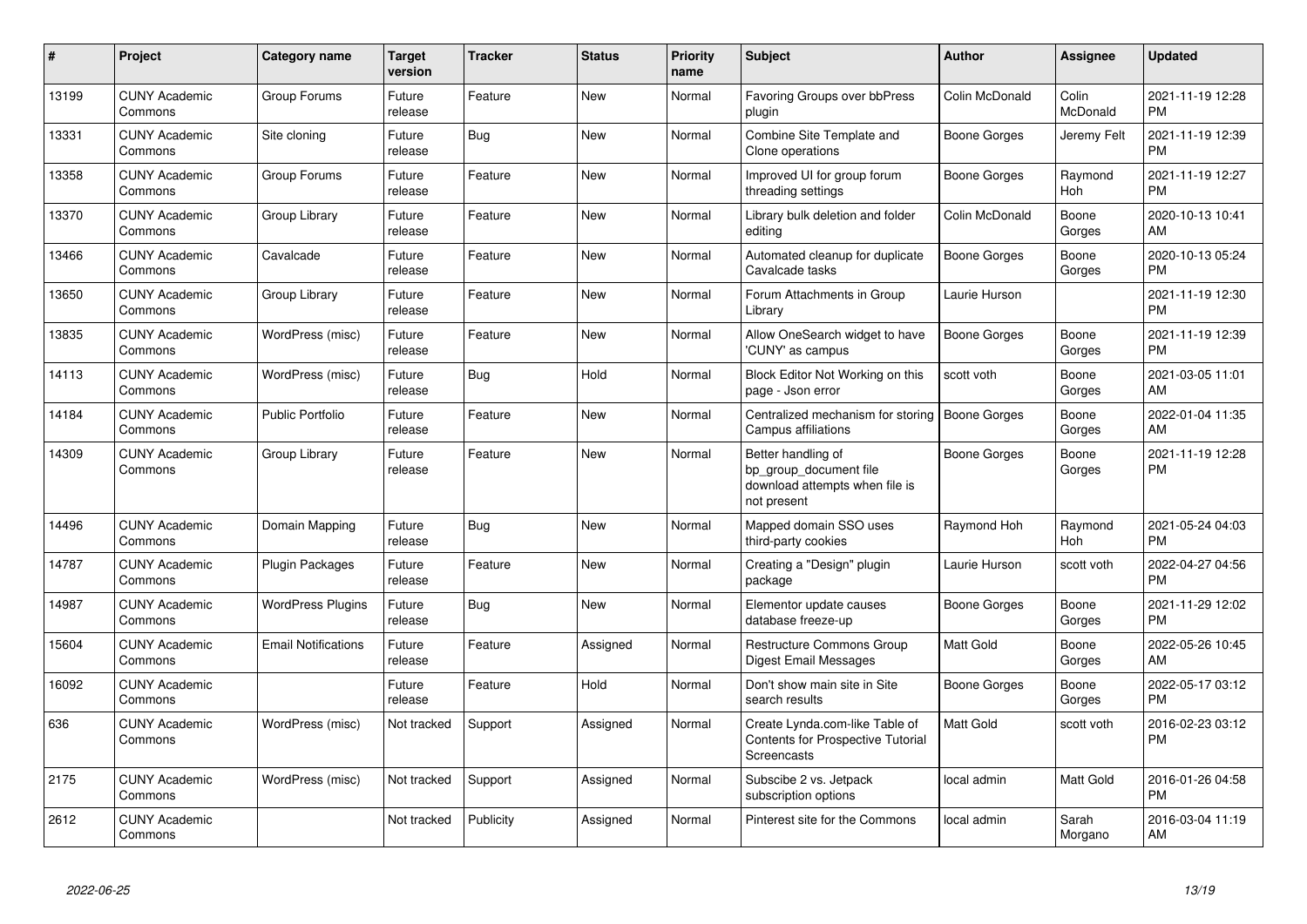| #    | <b>Project</b>                  | <b>Category name</b>           | <b>Target</b><br>version | <b>Tracker</b> | <b>Status</b>        | <b>Priority</b><br>name | <b>Subject</b>                                                              | <b>Author</b>    | Assignee            | <b>Updated</b>                |
|------|---------------------------------|--------------------------------|--------------------------|----------------|----------------------|-------------------------|-----------------------------------------------------------------------------|------------------|---------------------|-------------------------------|
| 2666 | <b>CUNY Academic</b><br>Commons | About page                     | Not tracked              | Documentation  | Assigned             | Normal                  | <b>Update About Text</b>                                                    | Chris Stein      | Luke Waltzer        | 2016-03-04 11:19<br>AM        |
| 3230 | <b>CUNY Academic</b><br>Commons | Internal Tools and<br>Workflow | Not tracked              | Feature        | Assigned             | High                    | Scripts for quicker<br>provisioning/updating of<br>development environments | Boone Gorges     | Boone<br>Gorges     | 2016-01-26 04:54<br>PM        |
| 3369 | <b>CUNY Academic</b><br>Commons | Reply By Email                 | Not tracked              | Outreach       | Hold                 | Normal                  | Release reply by email to WP<br>plugin directory                            | Matt Gold        | Raymond<br>Hoh      | 2016-03-01 12:46<br>PM        |
| 3524 | <b>CUNY Academic</b><br>Commons | Documentation                  | Not tracked              | Documentation  | Assigned             | Normal                  | Post describing all you can do<br>when starting up a new<br>blog/group      | Matt Gold        | scott voth          | 2014-10-04 12:56<br>PM        |
| 3565 | <b>CUNY Academic</b><br>Commons | My Commons                     | Not tracked              | Documentation  | New                  | Normal                  | Load Newest inconsistencies                                                 | Chris Stein      | scott voth          | 2015-11-09 01:16<br><b>PM</b> |
| 3615 | <b>CUNY Academic</b><br>Commons | Redmine                        | Not tracked              | Feature        | New                  | Low                     | Create Redmine issues via email                                             | Dominic Giglio   | Boone<br>Gorges     | 2017-11-16 11:36<br>AM        |
| 3657 | <b>CUNY Academic</b><br>Commons | WordPress (misc)               | Not tracked              | Feature        | New                  | Normal                  | Create alert for GC email<br>addresses                                      | Matt Gold        | Matt Gold           | 2016-04-14 11:29<br>PM        |
| 4027 | <b>CUNY Academic</b><br>Commons | Commons In A Box               | Not tracked              | Design/UX      | Assigned             | Normal                  | Usability review of CBOX update<br>procedures                               | Matt Gold        | Samantha<br>Raddatz | 2015-05-11 06:36<br>PM        |
| 4070 | <b>CUNY Academic</b><br>Commons | Analytics                      | Not tracked              | Support        | Assigned             | Normal                  | Request for JITP site analytics                                             | Matt Gold        | Seth Persons        | 2016-02-23 03:09<br><b>PM</b> |
| 4235 | <b>CUNY Academic</b><br>Commons |                                | Not tracked              | Design/UX      | Assigned             | Normal                  | Explore user experience around<br>comments on forum topics vs<br>docs       | Matt Gold        | Samantha<br>Raddatz | 2015-07-21 10:23<br>AM        |
| 4972 | <b>CUNY Academic</b><br>Commons | Analytics                      | Not tracked              | Bug            | New                  | Normal                  | <b>Newsletter Analytics</b>                                                 | Stephen Real     | Matt Gold           | 2015-12-09 12:54<br><b>PM</b> |
| 4986 | <b>CUNY Academic</b><br>Commons | ZenDesk                        | Not tracked              | Support        | Assigned             | Normal                  | Prepare documentation for<br>Zendesk re web widget                          | Matt Gold        | Samantha<br>Raddatz | 2016-02-25 03:09<br><b>PM</b> |
| 5298 | <b>CUNY Academic</b><br>Commons |                                | Not tracked              | Publicity      | New                  | Normal                  | Survey Pop-Up Text                                                          | Samantha Raddatz | Samantha<br>Raddatz | 2016-03-22 12:27<br>PM        |
| 5317 | <b>CUNY Academic</b><br>Commons | Group Blogs                    | Not tracked              | <b>Bug</b>     | Reporter<br>Feedback | Normal                  | Notifications of New Post Didn't<br>Come                                    | Luke Waltzer     | Samantha<br>Raddatz | 2016-03-21 10:41<br>PM        |
| 5679 | <b>CUNY Academic</b><br>Commons | Analytics                      | Not tracked              | Feature        | <b>New</b>           | Normal                  | Logged In Users for GA                                                      | Valerie Townsend | Valerie<br>Townsend | 2016-06-11 09:49<br>AM        |
| 6115 | <b>CUNY Academic</b><br>Commons | Publicity                      | Not tracked              | Feature        | Assigned             | Normal                  | create digital signage for GC                                               | Matt Gold        | scott voth          | 2016-10-11 10:09<br><b>PM</b> |
| 6298 | <b>CUNY Academic</b><br>Commons | User Experience                | Not tracked              | Design/UX      | Assigned             | Normal                  | Examine data from survey                                                    | Matt Gold        | Margaret<br>Galvan  | 2016-10-14 12:16<br>PM        |
| 6644 | <b>CUNY Academic</b><br>Commons |                                | Not tracked              | Bug            | Reporter<br>Feedback | High                    | White Screen at Login Pge                                                   | Luke Waltzer     | Raymond<br>Hoh      | 2016-11-21 10:34<br>PM        |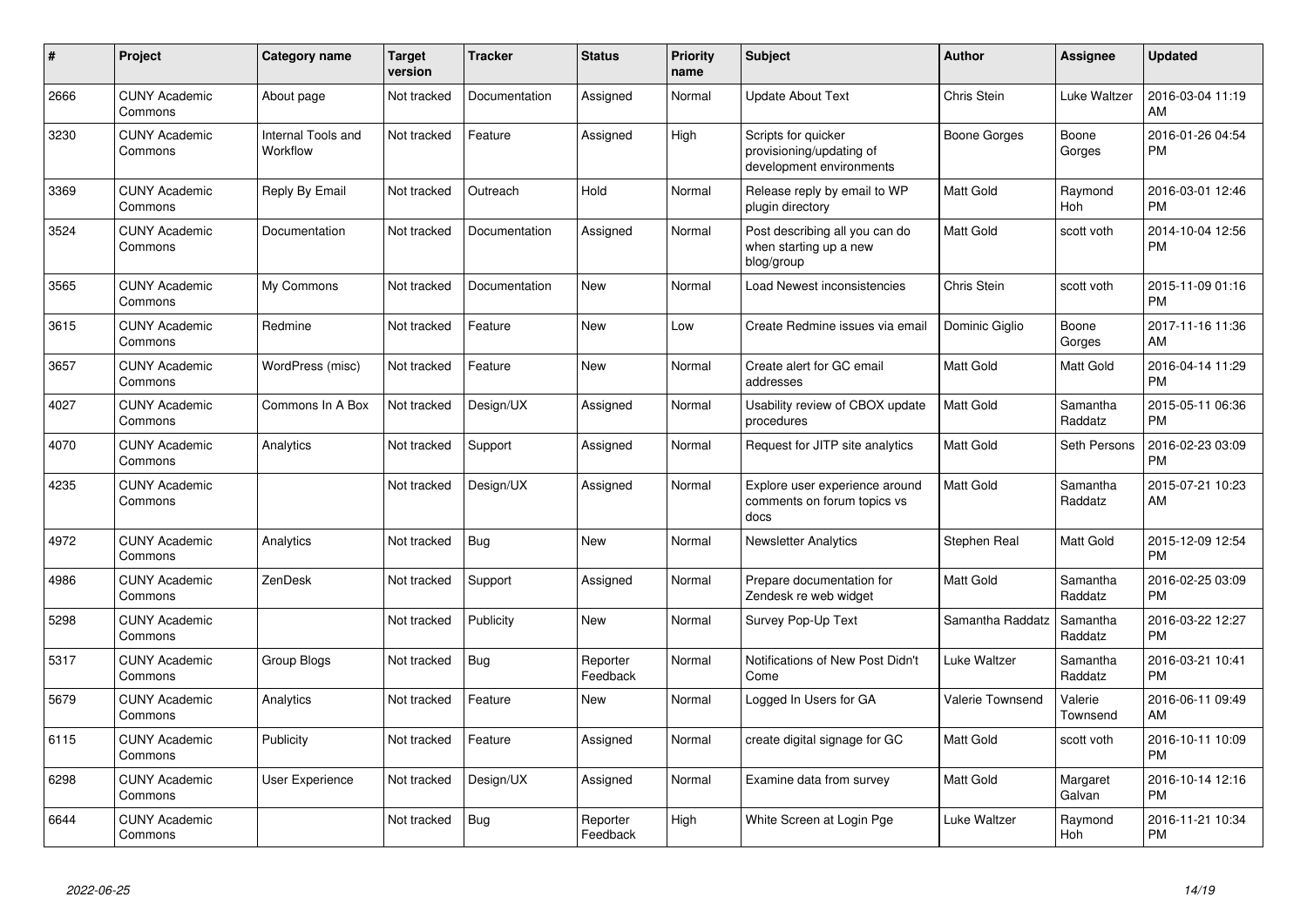| $\#$ | Project                         | <b>Category name</b>     | Target<br>version | <b>Tracker</b> | <b>Status</b>        | <b>Priority</b><br>name | <b>Subject</b>                                                                        | <b>Author</b>           | <b>Assignee</b>       | <b>Updated</b>                |
|------|---------------------------------|--------------------------|-------------------|----------------|----------------------|-------------------------|---------------------------------------------------------------------------------------|-------------------------|-----------------------|-------------------------------|
| 6665 | <b>CUNY Academic</b><br>Commons |                          | Not tracked       | Publicity      | <b>New</b>           | Normal                  | Dead Link in 1.10 announcement<br>post                                                | Paige Dupont            | Stephen Real          | 2016-12-01 03:11<br><b>PM</b> |
| 6671 | <b>CUNY Academic</b><br>Commons | Reply By Email           | Not tracked       | Bug            | Assigned             | Normal                  | 'Post too often" RBE error<br>message                                                 | Matt Gold               | Raymond<br>Hoh        | 2016-11-11 09:55<br>AM        |
| 6995 | <b>CUNY Academic</b><br>Commons | Home Page                | Not tracked       | Bug            | Assigned             | Normal                  | member filter on homepage not<br>working                                              | <b>Matt Gold</b>        | Raymond<br><b>Hoh</b> | 2016-12-11 09:46<br><b>PM</b> |
| 7828 | <b>CUNY Academic</b><br>Commons |                          | Not tracked       | Feature        | Assigned             | Normal                  | Theme Assessment 2017                                                                 | Margaret Galvan         | Margaret<br>Galvan    | 2017-05-02 10:41<br><b>PM</b> |
| 7928 | <b>CUNY Academic</b><br>Commons | Group Forums             | Not tracked       | Bug            | <b>New</b>           | Normal                  | Duplicate Forum post                                                                  | Luke Waltzer            | Raymond<br>Hoh        | 2017-04-11 09:27<br><b>PM</b> |
| 8440 | <b>CUNY Academic</b><br>Commons | Onboarding               | Not tracked       | <b>Bug</b>     | New                  | Normal                  | Create Test Email Accounts for<br><b>Onboarding Project</b>                           | Stephen Real            | Stephen Real          | 2017-08-01 09:49<br><b>PM</b> |
| 8607 | <b>CUNY Academic</b><br>Commons |                          | Not tracked       | Support        | <b>New</b>           | Normal                  | Paypal?                                                                               | Marilyn Weber           | <b>Matt Gold</b>      | 2018-05-15 01:37<br><b>PM</b> |
| 8666 | <b>CUNY Academic</b><br>Commons | Teaching                 | Not tracked       | Documentation  | Assigned             | Normal                  | Create Teaching on the<br>Commons Resource Page                                       | <b>Matt Gold</b>        | Laurie Hurson         | 2019-09-23 03:16<br><b>PM</b> |
| 8837 | <b>CUNY Academic</b><br>Commons |                          | Not tracked       | Feature        | Assigned             | Normal                  | Create a form to request info from<br>people requesting premium<br>themes and plugins | <b>Matt Gold</b>        | Marilyn<br>Weber      | 2017-11-14 03:35<br><b>PM</b> |
| 8898 | <b>CUNY Academic</b><br>Commons | Social Paper             | Not tracked       | Feature        | Assigned             | Normal                  | Usage data on docs and social<br>paper                                                | <b>Matt Gold</b>        | <b>Matt Gold</b>      | 2017-11-16 11:32<br>AM        |
| 8902 | <b>CUNY Academic</b><br>Commons | Design                   | Not tracked       | Feature        | Assigned             | Normal                  | Report back on research on<br><b>BuddyPress themes</b>                                | <b>Matt Gold</b>        | Michael Smith         | 2017-11-10 12:31<br><b>PM</b> |
| 8976 | <b>CUNY Academic</b><br>Commons | Reply By Email           | Not tracked       | Feature        | Assigned             | Normal                  | Package RBE new topics<br>posting?                                                    | <b>Matt Gold</b>        | Raymond<br><b>Hoh</b> | 2017-12-04 02:34<br><b>PM</b> |
| 8991 | <b>CUNY Academic</b><br>Commons | Reply By Email           | Not tracked       | Bug            | Hold                 | Normal                  | RBE duplicate email message<br>issue                                                  | Matt Gold               | Raymond<br>Hoh        | 2018-02-18 08:53<br><b>PM</b> |
| 9015 | <b>CUNY Academic</b><br>Commons | Groups (misc)            | Not tracked       | Outreach       | Assigned             | Normal                  | Email group admins the email<br>addresses of their groups                             | Matt Gold               | Matt Gold             | 2018-01-02 09:54<br>AM        |
| 9060 | <b>CUNY Academic</b><br>Commons | Commons In A Box         | Not tracked       | <b>Bug</b>     | Hold                 | Normal                  | Problems with CBox image library<br>upload                                            | Lisa Rhody              | Raymond<br>Hoh        | 2018-01-10 03:26<br><b>PM</b> |
| 9346 | <b>CUNY Academic</b><br>Commons | WordPress (misc)         | Not tracked       | Bug            | <b>New</b>           | Normal                  | Clone cetls.bmcc.cuny.edu for<br>development                                          | Owen Roberts            | Raymond<br><b>Hoh</b> | 2018-03-06 05:35<br><b>PM</b> |
| 9420 | <b>CUNY Academic</b><br>Commons | cuny.is                  | Not tracked       | Feature        | <b>New</b>           | Normal                  | Request for http://cuny.is/streams                                                    | Raffi<br>Khatchadourian | Marilyn<br>Weber      | 2018-04-02 10:08<br>AM        |
| 9515 | <b>CUNY Academic</b><br>Commons | <b>WordPress Plugins</b> | Not tracked       | <b>Bug</b>     | Reporter<br>Feedback | Normal                  | Text to Speech plugin - "More<br>Slowly" checkbox not working                         | scott voth              | Boone<br>Gorges       | 2018-06-13 02:26<br><b>PM</b> |
| 9643 | <b>CUNY Academic</b><br>Commons | Publicity                | Not tracked       | Feature        | <b>New</b>           | Normal                  | Create a page on the Commons<br>for logos etc.                                        | Stephen Real            | Stephen Real          | 2018-04-24 10:53<br>AM        |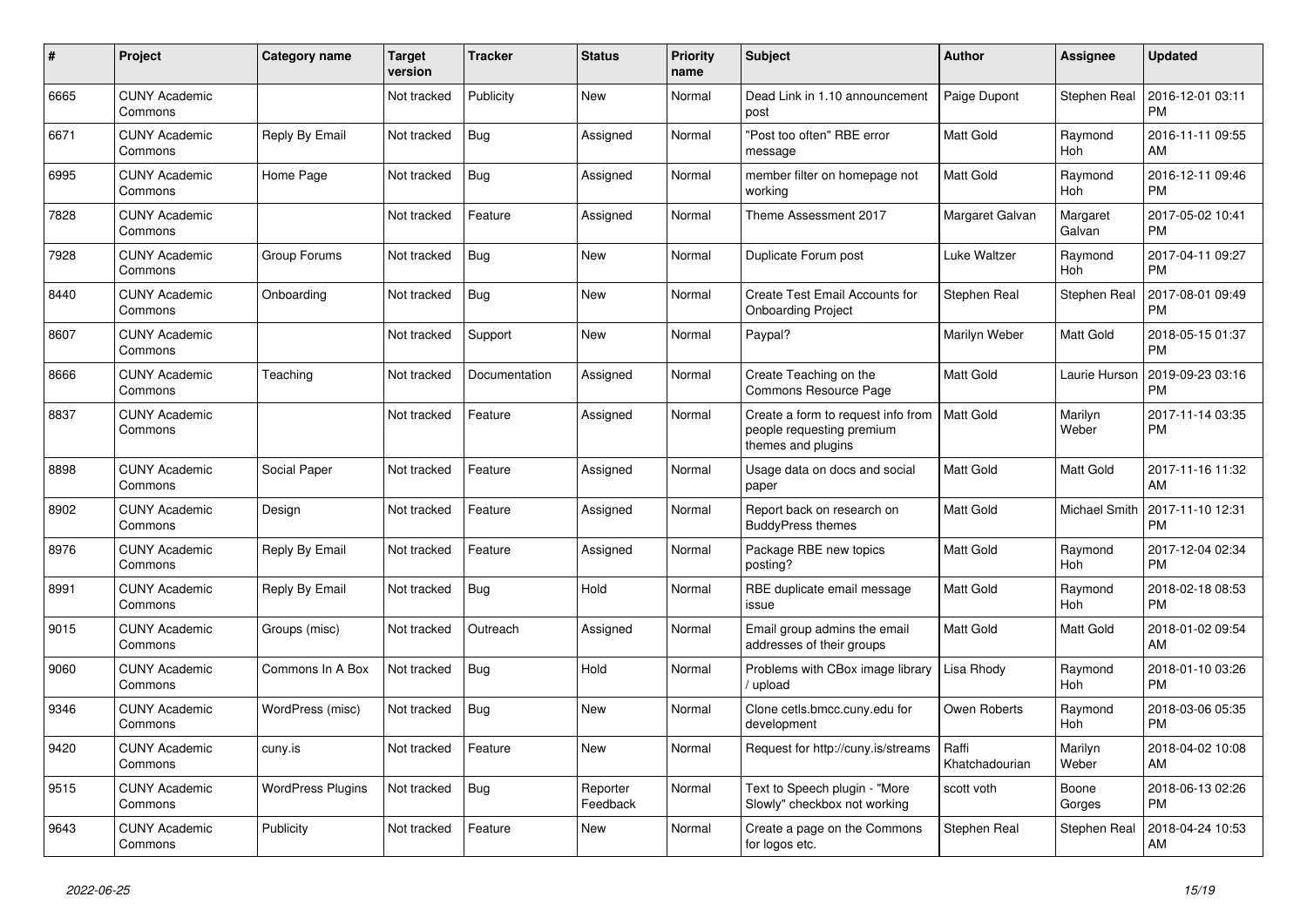| #     | Project                         | <b>Category name</b>       | <b>Target</b><br>version | <b>Tracker</b> | <b>Status</b>        | <b>Priority</b><br>name | <b>Subject</b>                                                                                                                               | <b>Author</b>           | Assignee           | <b>Updated</b>                |
|-------|---------------------------------|----------------------------|--------------------------|----------------|----------------------|-------------------------|----------------------------------------------------------------------------------------------------------------------------------------------|-------------------------|--------------------|-------------------------------|
| 9729  | <b>CUNY Academic</b><br>Commons | SEO                        | Not tracked              | Support        | New                  | Normal                  | 503 Errors showing on<br>newlaborforum.cuny.edu                                                                                              | Diane Krauthamer        | Raymond<br>Hoh     | 2018-05-22 04:48<br><b>PM</b> |
| 9908  | <b>CUNY Academic</b><br>Commons |                            | Not tracked              | Feature        | New                  | Normal                  | Is it possible to send email<br>updates to users (or an email<br>address not on the list) for only a<br>single page AFTER being<br>prompted? | <b>Michael Shields</b>  | scott voth         | 2018-06-11 01:34<br><b>PM</b> |
| 9941  | <b>CUNY Academic</b><br>Commons | Wiki                       | Not tracked              | Support        | Assigned             | Normal                  | Wiki functionality                                                                                                                           | Matt Gold               | Boone<br>Gorges    | 2018-06-26 10:57<br>AM        |
| 9979  | <b>CUNY Academic</b><br>Commons | <b>Email Notifications</b> | Not tracked              | <b>Bug</b>     | Reporter<br>Feedback | Normal                  | Reports of slow email activation<br>emails                                                                                                   | <b>Matt Gold</b>        | Boone<br>Gorges    | 2018-08-29 09:40<br><b>PM</b> |
| 10040 | <b>CUNY Academic</b><br>Commons | WordPress (misc)           | Not tracked              | <b>Bug</b>     | Reporter<br>Feedback | Normal                  | User doesn't see full list of themes   Matt Gold                                                                                             |                         | Boone<br>Gorges    | 2018-07-25 10:12<br>AM        |
| 10262 | <b>CUNY Academic</b><br>Commons |                            | Not tracked              | <b>Bug</b>     | Reporter<br>Feedback | Normal                  | Newsletter Plugin: Broken Image<br>at Bottom of All Newsletters                                                                              | Mark Webb               | Raymond<br>Hoh     | 2018-08-30 05:17<br><b>PM</b> |
| 10273 | <b>CUNY Academic</b><br>Commons | Registration               | Not tracked              | Support        | Reporter<br>Feedback | Normal                  | users combining CF and campus<br>address                                                                                                     | Marilyn Weber           |                    | 2019-09-18 10:58<br>AM        |
| 10657 | <b>CUNY Academic</b><br>Commons |                            | Not tracked              | Support        | Reporter<br>Feedback | Normal                  | child theme problems                                                                                                                         | Marilyn Weber           |                    | 2018-11-08 01:19<br><b>PM</b> |
| 10678 | <b>CUNY Academic</b><br>Commons |                            | Not tracked              | Bug            | Reporter<br>Feedback | High                    | Newsletter Plugin Not Sending<br><b>Out Newsletters</b>                                                                                      | Mark Webb               | Boone<br>Gorges    | 2019-09-16 09:38<br><b>PM</b> |
| 10769 | <b>CUNY Academic</b><br>Commons | <b>WordPress Themes</b>    | Not tracked              | <b>Bug</b>     | Reporter<br>Feedback | Normal                  | 2011 Theme Sidebar                                                                                                                           | Mark Webb               |                    | 2018-12-04 04:09<br><b>PM</b> |
| 10794 | <b>CUNY Academic</b><br>Commons | Performance                | Not tracked              | Bug            | New                  | Normal                  | Memcached connection<br>occasionally breaks                                                                                                  | <b>Boone Gorges</b>     | Boone<br>Gorges    | 2018-12-06 03:30<br><b>PM</b> |
| 10839 | <b>CUNY Academic</b><br>Commons | About page                 | Not tracked              | Support        | <b>New</b>           | Normal                  | <b>Mission Statement Needs</b><br>Revision                                                                                                   | scott voth              | Matt Gold          | 2018-12-26 10:58<br>AM        |
| 10982 | <b>CUNY Academic</b><br>Commons | Domain Mapping             | Not tracked              | Support        | Reporter<br>Feedback | Normal                  | <b>CNAME</b> question                                                                                                                        | scott voth              |                    | 2019-01-22 04:29<br><b>PM</b> |
| 11077 | <b>CUNY Academic</b><br>Commons | Events                     | Not tracked              | Feature        | Reporter<br>Feedback | Normal                  | Show event category description<br>in event list view                                                                                        | Raffi<br>Khatchadourian |                    | 2019-02-12 10:38<br><b>PM</b> |
| 11120 | <b>CUNY Academic</b><br>Commons | <b>WordPress Plugins</b>   | Not tracked              | Bug            | Reporter<br>Feedback | Normal                  | Events Manager Events Not<br>Showing Up                                                                                                      | Mark Webb               |                    | 2019-02-27 04:10<br><b>PM</b> |
| 11149 | <b>CUNY Academic</b><br>Commons |                            | Not tracked Support      |                | Reporter<br>Feedback | Normal                  | comments getting blocked                                                                                                                     | Marilyn Weber           | Raymond<br>Hoh     | 2019-03-26 11:40<br>AM        |
| 11386 | <b>CUNY Academic</b><br>Commons | WordPress - Media          | Not tracked              | Support        | Reporter<br>Feedback | Normal                  | disappearing images                                                                                                                          | scott voth              | Boone<br>Gorges    | 2019-05-14 10:32<br>AM        |
| 11393 | <b>CUNY Academic</b><br>Commons |                            | Not tracked              | Publicity      | New                  | Normal                  | After 1.15 release, ceate a hero<br>slide and post about adding a site<br>to a group                                                         | scott voth              | Patrick<br>Sweeney | 2019-05-14 10:32<br>AM        |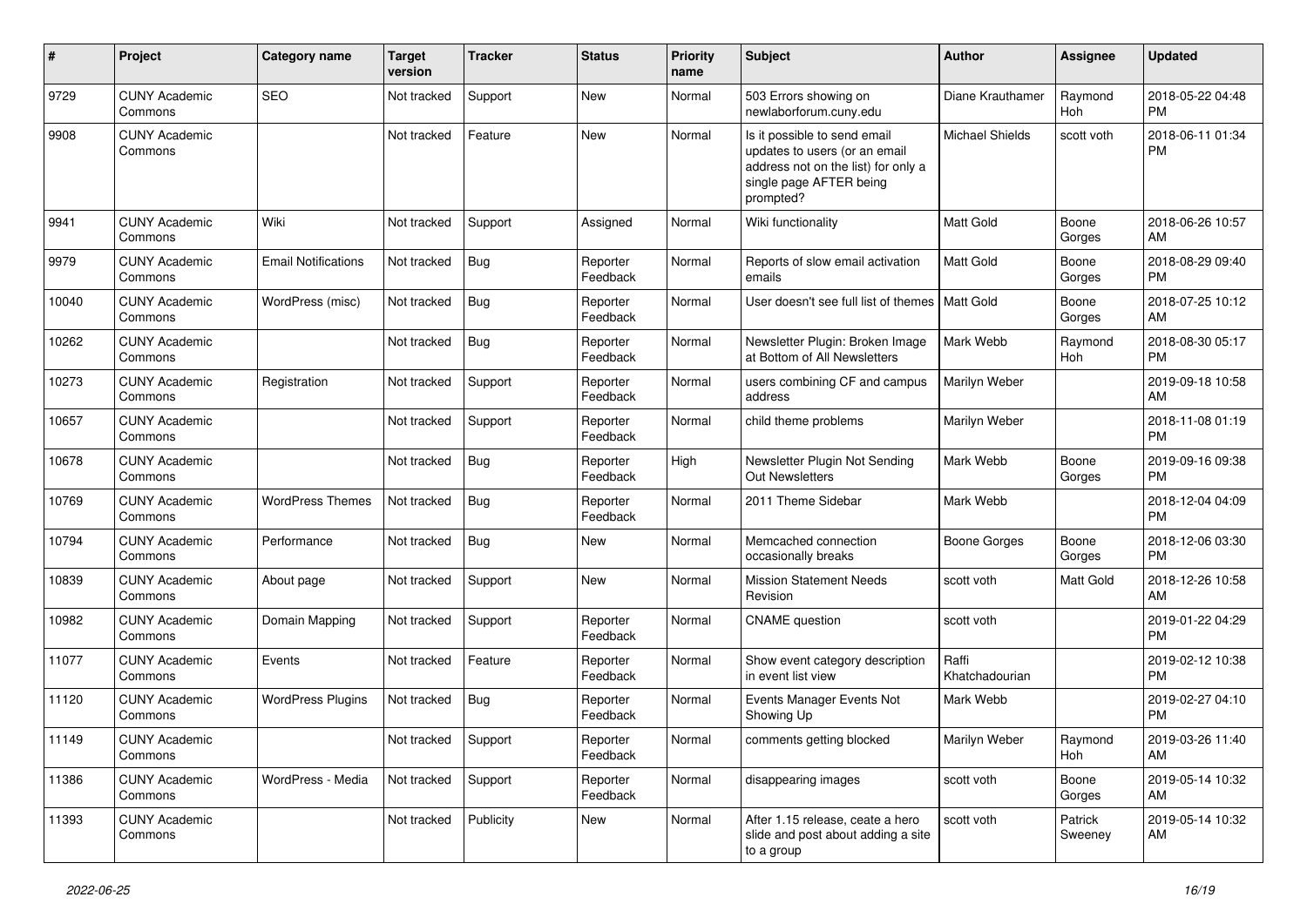| $\vert$ # | <b>Project</b>                  | Category name             | <b>Target</b><br>version | Tracker    | <b>Status</b>        | <b>Priority</b><br>name | <b>Subject</b>                                                               | <b>Author</b>       | Assignee        | <b>Updated</b>                |
|-----------|---------------------------------|---------------------------|--------------------------|------------|----------------------|-------------------------|------------------------------------------------------------------------------|---------------------|-----------------|-------------------------------|
| 11415     | <b>CUNY Academic</b><br>Commons | <b>WordPress Plugins</b>  | Not tracked              | Bug        | Reporter<br>Feedback | Normal                  | <b>Blog Subscriptions in Jetpack</b>                                         | Laurie Hurson       |                 | 2019-05-14 10:34<br>AM        |
| 11449     | <b>CUNY Academic</b><br>Commons | WordPress - Media         | Not tracked              | Support    | Reporter<br>Feedback | Normal                  | Cloning Media Library for JITP<br>from Staging to Production Site            | Patrick DeDauw      | Boone<br>Gorges | 2019-05-13 12:00<br><b>PM</b> |
| 11493     | <b>CUNY Academic</b><br>Commons | Domain Mapping            | Not tracked              | Support    | Reporter<br>Feedback | Normal                  | Domain Mapping Request - Talia<br>Schaffer                                   | scott voth          | Matt Gold       | 2019-08-06 08:39<br>AM        |
| 11509     | <b>CUNY Academic</b><br>Commons |                           | Not tracked              | Support    | Reporter<br>Feedback | Normal                  | deleted Page causing a Menu<br>problem?                                      | Marilyn Weber       |                 | 2019-06-04 09:54<br>AM        |
| 11517     | <b>CUNY Academic</b><br>Commons |                           | Not tracked              | Feature    | Assigned             | Normal                  | wp-accessibility plugin should not<br>strip 'target=" blank" by default      | <b>Boone Gorges</b> | Laurie Hurson   | 2019-09-24 09:57<br>AM        |
| 11519     | <b>CUNY Academic</b><br>Commons |                           | Not tracked              | Support    | Assigned             | Normal                  | comment option not appearing                                                 | Marilyn Weber       |                 | 2019-09-24 10:28<br>AM        |
| 11545     | <b>CUNY Academic</b><br>Commons | <b>WordPress Plugins</b>  | Not tracked              | Support    | New                  | Normal                  | <b>Twitter searches in WordPress</b>                                         | Gina Cherry         | Matt Gold       | 2019-09-23 01:03<br><b>PM</b> |
| 11556     | <b>CUNY Academic</b><br>Commons | Courses                   | Not tracked              | <b>Bug</b> | Reporter<br>Feedback | Normal                  | Instructor name given in course<br>listing                                   | Tom Harbison        |                 | 2019-06-25 04:12<br><b>PM</b> |
| 11624     | <b>CUNY Academic</b><br>Commons | WordPress (misc)          | Not tracked              | Support    | <b>New</b>           | Normal                  | Change pages into posts or swap<br>database for a Commons site?              | Stephen Klein       | Raymond<br>Hoh  | 2019-07-09 11:04<br>AM        |
| 11771     | <b>CUNY Academic</b><br>Commons |                           | Not tracked              | Support    | Reporter<br>Feedback | Normal                  | post displays in sections                                                    | Marilyn Weber       |                 | 2019-08-20 10:34<br>AM        |
| 11787     | <b>CUNY Academic</b><br>Commons |                           | Not tracked              | Support    | Reporter<br>Feedback | Normal                  | automated comments notifications<br>on ZenDesk                               | Marilyn Weber       |                 | 2019-08-26 06:18<br><b>PM</b> |
| 11848     | <b>CUNY Academic</b><br>Commons |                           | Not tracked              | Support    | Hold                 | Normal                  | a Dean of Faculty wants to share<br>a large file                             | Marilyn Weber       |                 | 2019-09-24 08:44<br>AM        |
| 11879     | <b>CUNY Academic</b><br>Commons |                           | Not tracked              | <b>Bug</b> | <b>New</b>           | Normal                  | Hypothesis comments appearing<br>on multiple, different pdfs across<br>blogs | Laurie Hurson       | Laurie Hurson   | 2019-09-19 02:39<br><b>PM</b> |
| 11883     | <b>CUNY Academic</b><br>Commons | Help/Codex                | Not tracked              | Support    | <b>New</b>           | Normal                  | Need Embedding Help Page<br>Update (Tableau)                                 | Anthony Wheeler     | scott voth      | 2019-09-24 08:49<br>AM        |
| 12004     | <b>CUNY Academic</b><br>Commons |                           | Not tracked              | Support    | Reporter<br>Feedback | Normal                  | Notifications for spam blog<br>comments                                      | Gina Cherry         | Raymond<br>Hoh  | 2019-11-01 12:05<br><b>PM</b> |
| 12198     | <b>CUNY Academic</b><br>Commons |                           | Not tracked              | <b>Bug</b> | Reporter<br>Feedback | Normal                  | Duplicate listing in My Sites                                                | Tom Harbison        |                 | 2019-12-09 05:50<br><b>PM</b> |
| 12247     | <b>CUNY Academic</b><br>Commons | Publicity                 | Not tracked              | Support    | New                  | Normal                  | <b>Screenshot of First Commons</b><br>Homepage                               | scott voth          | scott voth      | 2020-01-14 12:08<br><b>PM</b> |
| 12328     | <b>CUNY Academic</b><br>Commons |                           | Not tracked              | Support    | <b>New</b>           | Normal                  | Sign up Code for Non-CUNY<br>Faculty                                         | Laurie Hurson       |                 | 2020-01-28 10:25<br>AM        |
| 12350     | <b>CUNY Academic</b><br>Commons | <b>Blogs (BuddyPress)</b> | Not tracked              | Support    | Reporter<br>Feedback | Normal                  | URL creation problem                                                         | Marilyn Weber       |                 | 2020-02-03 11:27<br>AM        |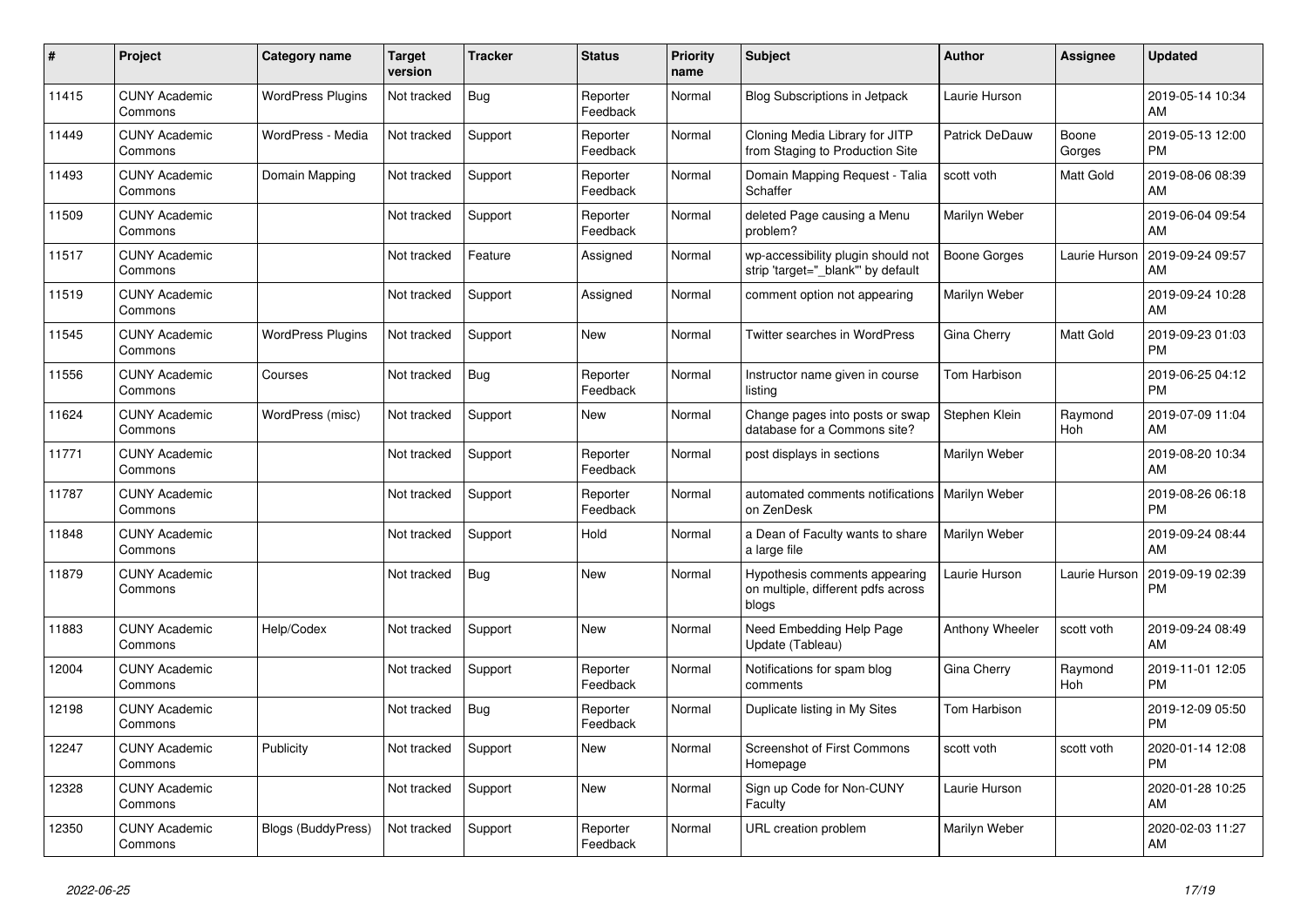| #     | <b>Project</b>                  | Category name            | <b>Target</b><br>version | Tracker       | <b>Status</b>        | <b>Priority</b><br>name | <b>Subject</b>                                                                                | <b>Author</b>       | Assignee              | <b>Updated</b>                |
|-------|---------------------------------|--------------------------|--------------------------|---------------|----------------------|-------------------------|-----------------------------------------------------------------------------------------------|---------------------|-----------------------|-------------------------------|
| 12352 | <b>CUNY Academic</b><br>Commons |                          | Not tracked              | Support       | <b>New</b>           | Normal                  | 'posts list" page builder block<br>option                                                     | Marilyn Weber       |                       | 2020-02-03 01:29<br><b>PM</b> |
| 12360 | <b>CUNY Academic</b><br>Commons | <b>WordPress Themes</b>  | Not tracked              | <b>Bug</b>    | Reporter<br>Feedback | Normal                  | site just says "DANTE We are<br>currently in maintenance mode,<br>please check back shortly." | Marilyn Weber       |                       | 2020-02-04 12:13<br><b>PM</b> |
| 12382 | <b>CUNY Academic</b><br>Commons | Membership               | Not tracked              | Support       | New                  | Normal                  | Email request change                                                                          | Marilyn Weber       | Marilyn<br>Weber      | 2020-02-06 12:56<br><b>PM</b> |
| 12392 | <b>CUNY Academic</b><br>Commons | Help/Codex               | Not tracked              | Documentation | <b>New</b>           | Normal                  | <b>Updates to Common Commons</b><br>Questions on Help Page                                    | scott voth          | Margaret<br>Galvan    | 2020-02-11 10:53<br>AM        |
| 12436 | <b>CUNY Academic</b><br>Commons |                          | Not tracked              | <b>Bug</b>    | Assigned             | Normal                  | Nightly system downtime                                                                       | <b>Boone Gorges</b> |                       | 2020-08-01 09:30<br>AM        |
| 12438 | <b>CUNY Academic</b><br>Commons | Courses                  | Not tracked              | Bug           | New                  | Normal                  | Site appearing twice                                                                          | Laurie Hurson       | Boone<br>Gorges       | 2020-02-18 01:34<br><b>PM</b> |
| 12484 | <b>CUNY Academic</b><br>Commons |                          | Not tracked              | Support       | Reporter<br>Feedback | Normal                  | Sign up Code for COIL Course<br>starting in March                                             | Laurie Hurson       | Matt Gold             | 2020-03-02 02:26<br><b>PM</b> |
| 12741 | <b>CUNY Academic</b><br>Commons | <b>WordPress Plugins</b> | Not tracked              | Support       | Reporter<br>Feedback | Normal                  | Tableau Public Viz Block                                                                      | Marilyn Weber       | Raymond<br>Hoh        | 2020-05-12 11:00<br>AM        |
| 12911 | <b>CUNY Academic</b><br>Commons |                          | Not tracked              | Feature       | New                  | Normal                  | Block access to xmlrpc.php based<br>on User-Agent                                             | <b>Boone Gorges</b> | Boone<br>Gorges       | 2020-06-09 05:12<br><b>PM</b> |
| 13034 | <b>CUNY Academic</b><br>Commons |                          | Not tracked              | Support       | Reporter<br>Feedback | Normal                  | a site is asking people to join the<br>Commons to get a download                              | Marilyn Weber       |                       | 2020-07-12 07:23<br>AM        |
| 13255 | <b>CUNY Academic</b><br>Commons |                          | Not tracked              | Support       | Reporter<br>Feedback | Normal                  | Accessibility problems                                                                        | Marilyn Weber       |                       | 2020-09-01 05:48<br><b>PM</b> |
| 13286 | <b>CUNY Academic</b><br>Commons |                          | Not tracked              | Support       | New                  | Normal                  | problem connecting with<br>WordPress app                                                      | Marilyn Weber       | Raymond<br>Hoh        | 2020-09-08 11:16<br>AM        |
| 13328 | <b>CUNY Academic</b><br>Commons | Group Forums             | Not tracked              | Bug           | Reporter<br>Feedback | Normal                  | cross-posting in two related<br>groups                                                        | Marilyn Weber       | Raymond<br><b>Hoh</b> | 2020-09-15 10:39<br><b>PM</b> |
| 13430 | <b>CUNY Academic</b><br>Commons | Reply By Email           | Not tracked              | <b>Bug</b>    | New                  | Normal                  | Delay in RBE                                                                                  | <b>Luke Waltzer</b> | Raymond<br>Hoh        | 2020-10-13 11:16<br>AM        |
| 13912 | <b>CUNY Academic</b><br>Commons |                          | Not tracked              | Feature       | Hold                 | Low                     | posting "missed schedule"                                                                     | Marilyn Weber       |                       | 2021-02-23 10:46<br>AM        |
| 13949 | <b>CUNY Academic</b><br>Commons |                          | Not tracked              | Bug           | <b>New</b>           | Normal                  | Continued debugging of runaway<br>MySQL connections                                           | Matt Gold           | Boone<br>Gorges       | 2021-09-14 10:42<br>AM        |
| 13975 | <b>CUNY Academic</b><br>Commons | Social Paper             | Not tracked              | Support       | Reporter<br>Feedback | Normal                  | can't approve comments on<br>Social Paper paper                                               | Marilyn Weber       |                       | 2021-02-12 09:33<br>AM        |
| 14074 | <b>CUNY Academic</b><br>Commons | WordPress (misc)         | Not tracked              | Support       | Reporter<br>Feedback | Normal                  | page password protection<br>problem                                                           | Marilyn Weber       |                       | 2021-03-02 11:03<br>AM        |
| 14394 | <b>CUNY Academic</b><br>Commons |                          | Not tracked              | Feature       | <b>New</b>           | Normal                  | Commons News Site - redesign                                                                  | scott voth          | scott voth            | 2021-09-14 10:46<br>AM        |